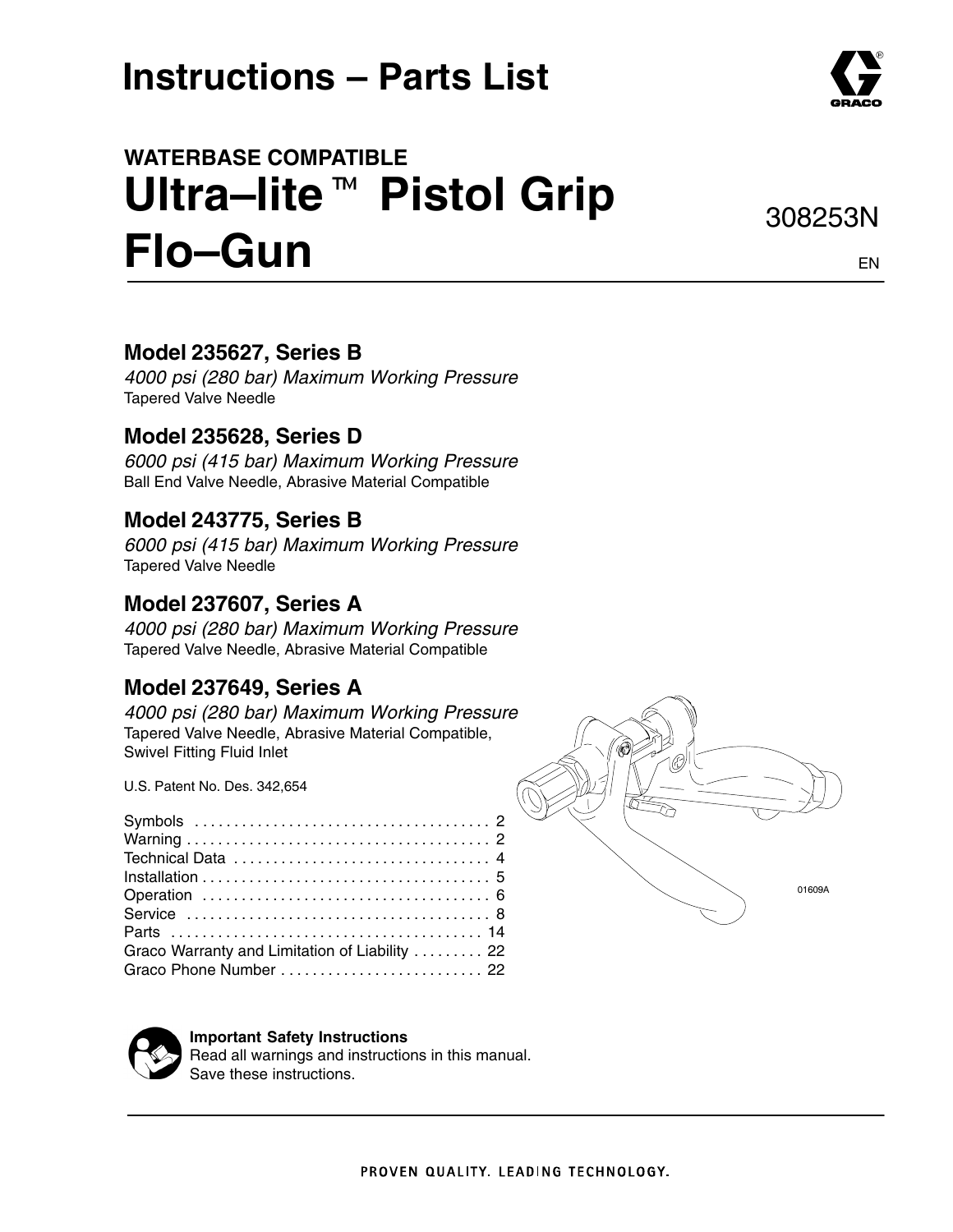# **Symbols**

### **Warning Symbol**

1

## **WARNING**

This symbol alerts you to the possibility of serious injury or death if you do not follow the instructions.

### **Caution Symbol**

## **A** CAUTION

This symbol alerts you to the possibility of damage to or destruction of equipment if you do not follow the instructions.

| <b>A WARNING</b>                                                                                                                                                                                                                              |  |
|-----------------------------------------------------------------------------------------------------------------------------------------------------------------------------------------------------------------------------------------------|--|
| <b>SKIN INJECTION HAZARD</b>                                                                                                                                                                                                                  |  |
| Spray from the gun, hose leaks, or ruptured components can inject fluid into your body and cause<br>extremely serious injury, including the need for amputation. Splashing fluid in the eyes or on the skin<br>can also cause serious injury. |  |
| • Fluid injected into the skin might look like just a cut, but it is a serious injury. Get immediate surgi-<br>cal treatment.                                                                                                                 |  |
| Do not point the gun at anyone or at any part of the body.<br>$\bullet$                                                                                                                                                                       |  |
| Do not put hand or fingers over the gun nozzle.<br>$\bullet$                                                                                                                                                                                  |  |
| Do not stop or deflect fluid leaks with your hand, body, glove, or rag.                                                                                                                                                                       |  |
| Be sure the gun trigger safety operates before dispensing.<br>$\bullet$                                                                                                                                                                       |  |
| Lock the gun trigger safety when you stop dispensing.<br>$\bullet$                                                                                                                                                                            |  |
| If the nozzle clogs while dispensing, fully release the trigger immediately<br>$\bullet$                                                                                                                                                      |  |
| Follow the Pressure Relief Procedure on page 6 whenever you: are instructed to relieve pres-<br>sure; stop spraying; clean, check, or service the equipment; and install or clean the nozzle.                                                 |  |
| Tighten all the fluid connections before operating the equipment.<br>$\bullet$                                                                                                                                                                |  |
| • Check the hoses, tubes, and couplings daily. Replace worn, damaged, or loose parts immediately.<br>Permanently coupled hoses cannot be repaired; replace the entire hose.                                                                   |  |
| <b>TOXIC FLUID HAZARD</b>                                                                                                                                                                                                                     |  |
| Hazardous fluids or toxic fumes can cause a serious injury or death if splashed in the eyes or on the<br>skin, swallowed, or inhaled.                                                                                                         |  |
| • Know the specific hazards of the fluid you are using. Read the fluid manufacturer's warnings.                                                                                                                                               |  |
| Store hazardous fluid in an approved container. Dispose of the hazardous fluid according to all<br>local, state, and national guidelines.                                                                                                     |  |
| Wear appropriate protective clothing, gloves, eyewear, and respirator.                                                                                                                                                                        |  |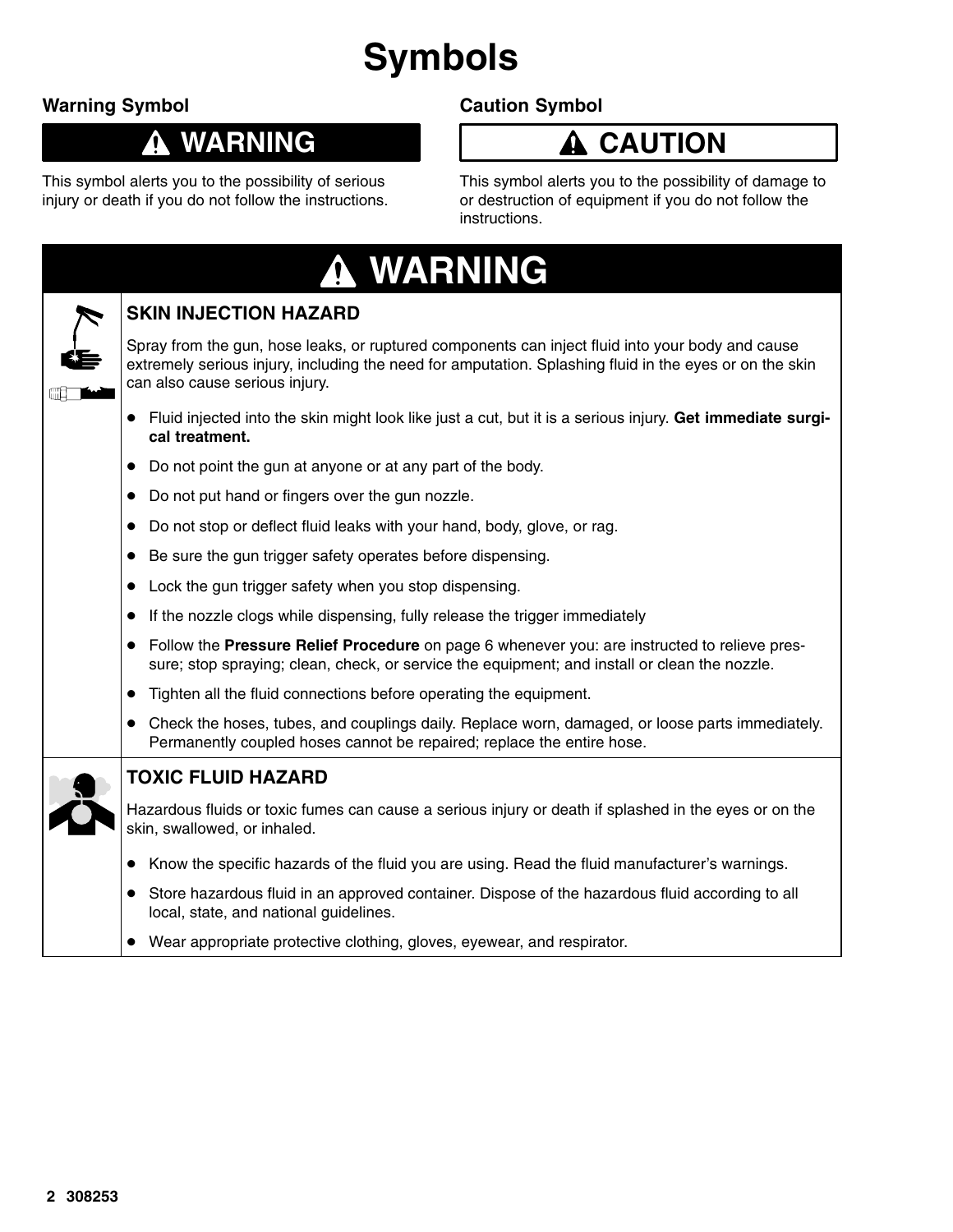# **WARNING**

|                     | <b>FIRE AND EXPLOSION HAZARD</b>                                                                                                                                                                                                                                                                                    |
|---------------------|---------------------------------------------------------------------------------------------------------------------------------------------------------------------------------------------------------------------------------------------------------------------------------------------------------------------|
|                     | Improper grounding, poor air ventilation, open flames, or sparks can cause a hazardous condition and<br>result in a fire or explosion and serious injury.                                                                                                                                                           |
|                     | Ground the equipment and the object being sprayed. See Ground the System on page 5.                                                                                                                                                                                                                                 |
|                     | Provide fresh air ventilation to avoid the buildup of flammable fumes from solvent or the fluid being<br>sprayed.                                                                                                                                                                                                   |
|                     | Extinguish all the open flames or pilot lights in the spray area.                                                                                                                                                                                                                                                   |
|                     | Electrically disconnect all the equipment in the spray area.<br>$\bullet$                                                                                                                                                                                                                                           |
|                     | Keep the spray area free of debris, including solvent, rags, and gasoline.                                                                                                                                                                                                                                          |
|                     | Do not turn on or off any light switch in the spray area while operating or if fumes are present.                                                                                                                                                                                                                   |
|                     | Do not smoke in the spray area.                                                                                                                                                                                                                                                                                     |
|                     | Do not operate a gasoline engine in the spray area.                                                                                                                                                                                                                                                                 |
|                     | If there is any static sparking while using the equipment, stop spraying immediately. Identify and<br>correct the problem.                                                                                                                                                                                          |
|                     | <b>EQUIPMENT MISUSE HAZARD</b>                                                                                                                                                                                                                                                                                      |
| <b>INSTRUCTIONS</b> | Equipment misuse can cause the equipment to rupture, malfunction, or start unexpectedly and result<br>in a serious injury.                                                                                                                                                                                          |
|                     | This equipment is for professional use only.<br>$\bullet$                                                                                                                                                                                                                                                           |
|                     | Read all the instruction manuals, tags, and labels before operating the equipment.<br>$\bullet$                                                                                                                                                                                                                     |
|                     | Use the equipment only for its intended purpose. If you are uncertain about usage, call your Graco<br>distributor.                                                                                                                                                                                                  |
|                     | Do not alter or modify this equipment. Use only genuine Graco parts and accessories.                                                                                                                                                                                                                                |
|                     | Check the equipment daily. Repair or replace worn or damaged parts immediately.                                                                                                                                                                                                                                     |
|                     | Do not exceed the maximum working pressure of the lowest rated system component. See the<br>front cover or the Technical Data for the maximum working pressure of your gun model.                                                                                                                                   |
|                     | Route the hoses away from the traffic areas, sharp edges, moving parts, and hot surfaces. Do not<br>$\bullet$<br>expose Graco hoses to temperatures above 180°F (82°C) or below $-40^{\circ}$ F ( $-40^{\circ}$ C).                                                                                                 |
|                     | Do not use the hoses to pull the equipment.<br>$\bullet$                                                                                                                                                                                                                                                            |
|                     | Use only Graco approved hoses. Do not remove hose spring guards, which help protect the hose<br>from rupture caused by kinks or bends near the couplings.                                                                                                                                                           |
|                     | Use fluids or solvents that are compatible with the equipment wetted parts. See the Technical<br>$\bullet$<br>Data section of all the equipment manuals. Read the fluid and solvent manufacturer's warnings.                                                                                                        |
|                     | • Do not use 1,1, 1-trichloroethane, methylene chloride, other halogenated hydrocarbon solvents or<br>fluids containing such solvents with gun Models 235627, 237607, and 237649. Such use could<br>result in a serious chemical reaction with the gun's aluminum parts, with the possibility of an explo-<br>sion. |
|                     | Comply with all applicable local, state and national fire, electrical and other safety regulations.<br>$\bullet$                                                                                                                                                                                                    |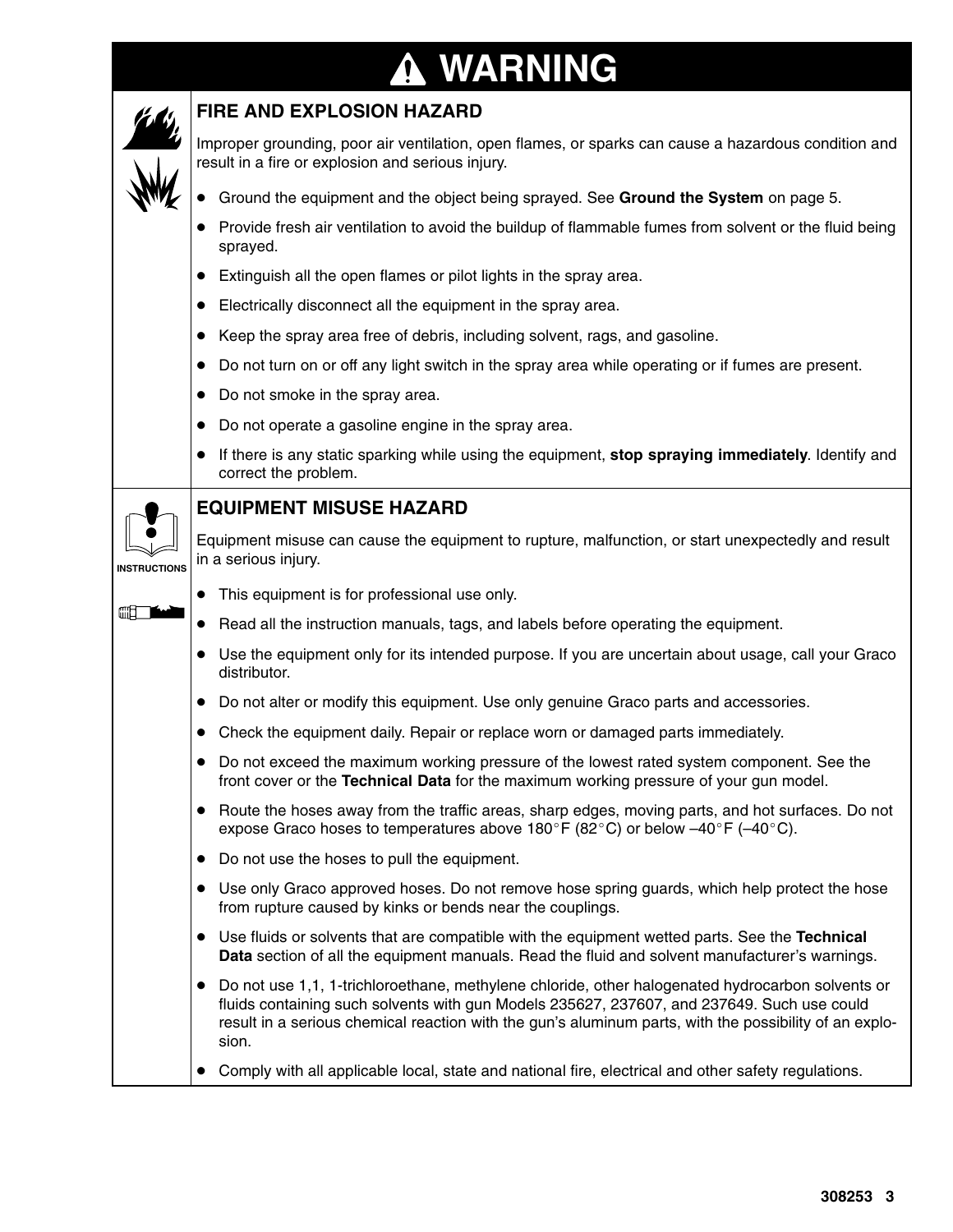# **Technical Data**

#### **Maximum Working Pressure**

*Models 235627, 237607, and 237649* . . . . . . . . . . . . . 4000 psi (280 bar) *Models 235628 and 243775* . . . 6000 psi (415 bar)

#### **Outlet Port Size**

*All Models* . . . . . . . . . . 1/4 npt(f) with nut for metal flanged nozzle

#### **Inlet Port Size**

*Models 235627 and 237607* . . . . . . . . . . . 1/4 npt(f) *Models 235628 and 243775* . . . . . . . . . . . 1/2 npt(f) *Model 237649 . . . . . . . . .* 37 SAE, 1/2-20 UNF(m)

#### **Valve Orifice**

*Models 235627, 237607, 243775, and 237649* . . . . . . . . . 0.20 in. (5.08 mm) dia. with tapered needle *Model 235628* . . . . . . . 0.19 in. (4.83 mm) dia. with 0.25 in. (6.35 mm) carbide ball

#### **Height**

*All Models* . . . . . . . . . . . . . . . . 5.90 in. (149.86 mm)

#### **Width**

*All Models* . . . . . . . . . . . . . . . . . 1.20 in. (30.48 mm)

#### **Length**

*Models 235627, 235628, 243775 and 237607* . . . . . . . . . . . 8.05 in. (204.47 mm) *Model 237649 . . . . . . . . . . . . .* 8.90 in. (226.06 mm)

#### **Weight**

| Model 235627 15.45 oz. (439 g)             |  |  |
|--------------------------------------------|--|--|
| Model 235628 and 243775  22.70 oz. (636 g) |  |  |
| Model 237607  15.45 oz. (439 g)            |  |  |
| Model 237649 17.00 oz. (483 g)             |  |  |

#### **Wetted Parts**

*Model 235627*

| Fluid Section  Aluminum                      |
|----------------------------------------------|
| Fluid Tube 300 Series Stainless Steel        |
| Valve Needle  17-4 PH Stainless Steel        |
| Valve Seat  17-4 PH Stainless Steel          |
| Other  316 Stainless Steel, fluoroelastomer, |
| and Polyurethane                             |

| Fluid Section 17–4 PH Stainless Steel<br>Fluid Tube 300 Series Stainless Steel<br>Valve Needle  Carbide and 17–4 PH<br>Stainless Steel<br>Valve Seat  Carbide and 17–4 PH<br><b>Stainless Steel</b>                                                                                      |
|------------------------------------------------------------------------------------------------------------------------------------------------------------------------------------------------------------------------------------------------------------------------------------------|
| Other . Stainless Steel, fluoroelastomer, PTFE<br>:CV75.                                                                                                                                                                                                                                 |
| and Polyurethane                                                                                                                                                                                                                                                                         |
| <i>Model 243775</i><br>Fluid Section 17-4 PH Stainless Steel<br>Fluid Tube 300 Series Stainless Steel<br>Valve Needle  Carbide and 17-4 PH<br>Stainless Steel<br>Valve Seat  Carbide and 17–4 PH<br>Stainless Steel<br>Other Stainless Steel, fluoroelastomer, PTFE,<br>and Polyurethane |
|                                                                                                                                                                                                                                                                                          |

#### *Model 237607*

*Model 235628*

#### *Model 237649*

| Fluid Section  Aluminum                       |                                          |
|-----------------------------------------------|------------------------------------------|
| Fluid Tube 300 Series Stainless Steel         |                                          |
| Valve Needle  Carbide and 17-4 PH             |                                          |
|                                               | <b>Stainless Steel</b>                   |
| Valve Seat  Carbide and 17-4 PH               |                                          |
|                                               | <b>300 Series Stainless Steel</b>        |
| Swivel Inlet Fitting 303 Stainless Steel, and |                                          |
|                                               | Ultra High Molecular Weight Polyethylene |
| Other 316 Stainless Steel, fluoroelastomer,   |                                          |
|                                               | and Polyurethane                         |
|                                               |                                          |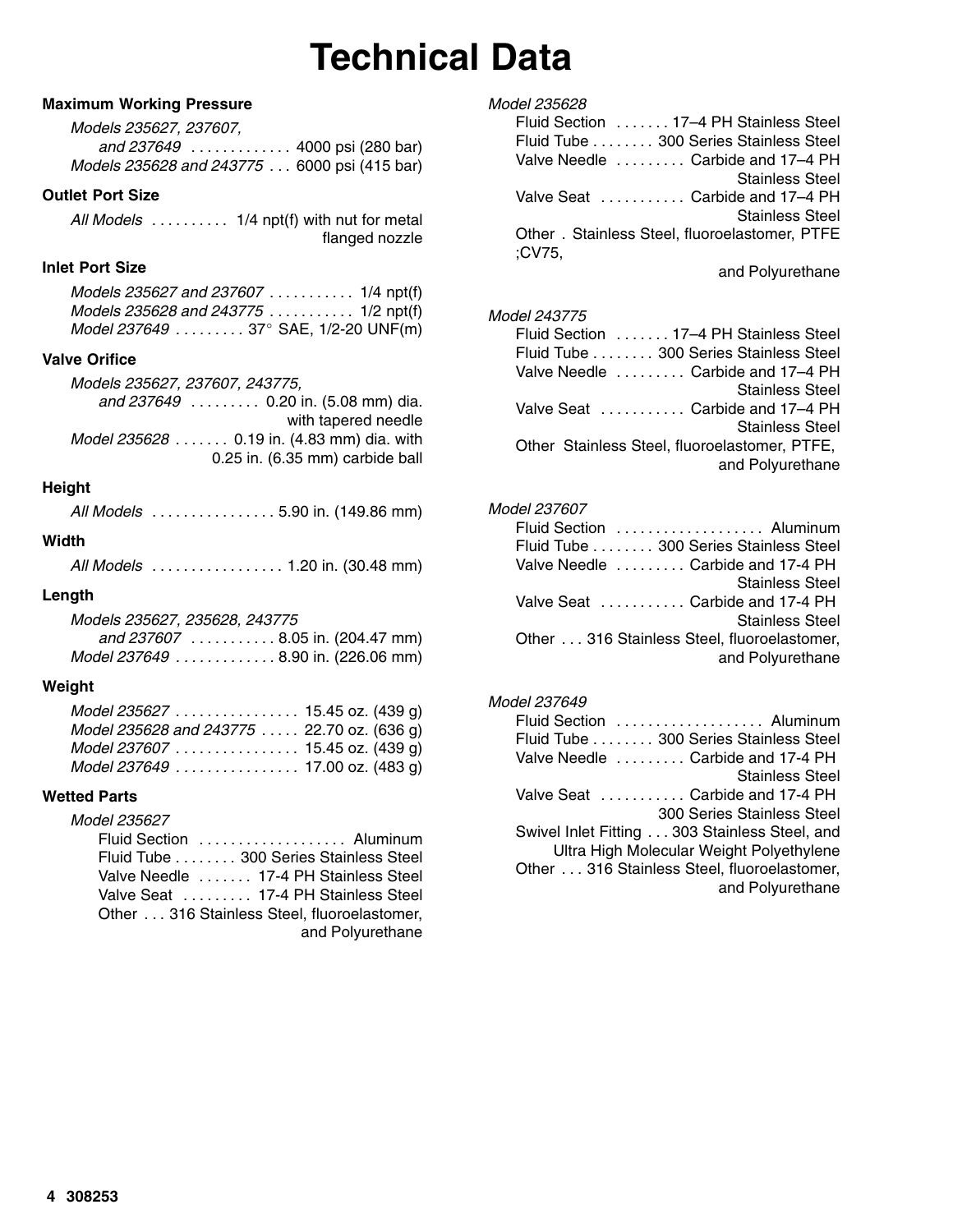# **Installation**

### **Ground the System**

## **WARNING**



**FIRE AND EXPLOSION HAZARD** To reduce the risk of a fire, explosion, and serious injury, proper electrical grounding of every part of your system is essential. Read the warning section, **FIRE AND EXPLOSION HAZARD**, on page 3 and follow the grounding instructions below.

The following grounding instructions are minimum requirements for a basic dispensing system. Your system may include other equipment or objects which must be grounded. Check your local electrical code for detailed grounding instructions for your area and type of equipment. Your system must be connected to a true earth ground.

- 1. **Pump:** ground the pump by connecting a ground wire and clamp as described in your separate pump instruction manual.
- 2. **Air compressors and hydraulic power supplies:** ground the equipment according to the manufacturer's recommendations.
- 3. **Fluid hoses:** use only grounded fluid hoses with a maximum of 500 feet (150 m) combined hose length to ensure grounding continuity. Check the electrical resistance of your fluid hoses at least once a week. If your hose does not have a tag on it which specifies the maximum electrical resistance, contact the hose supplier or manufacturer for the maximum resistance limits. If the hose resistance exceeds the recommended limits, replace it immediately.
- 4. **Flo-gun:** ground the gun by connecting it to a properly grounded fluid hose and pump.
- 5. **Fluid supply container:** ground according to the local code.
- 6. **Flammable liquids in the spray area:** must be kept in approved, grounded containers. Do not store more than the quantity needed for one shift.
- 7. **All solvent pails used when flushing:** ground according to local code. Use only metal pails, which are conductive. Do not place the pail on a non-conductive surface, such as paper or cardboard, which interrupts the grounding continuity.
- 8. **To maintain grounding continuity when flushing or relieving pressure:**hold a metal part of the gun firmly to the side of a grounded metal pail, then trigger the gun.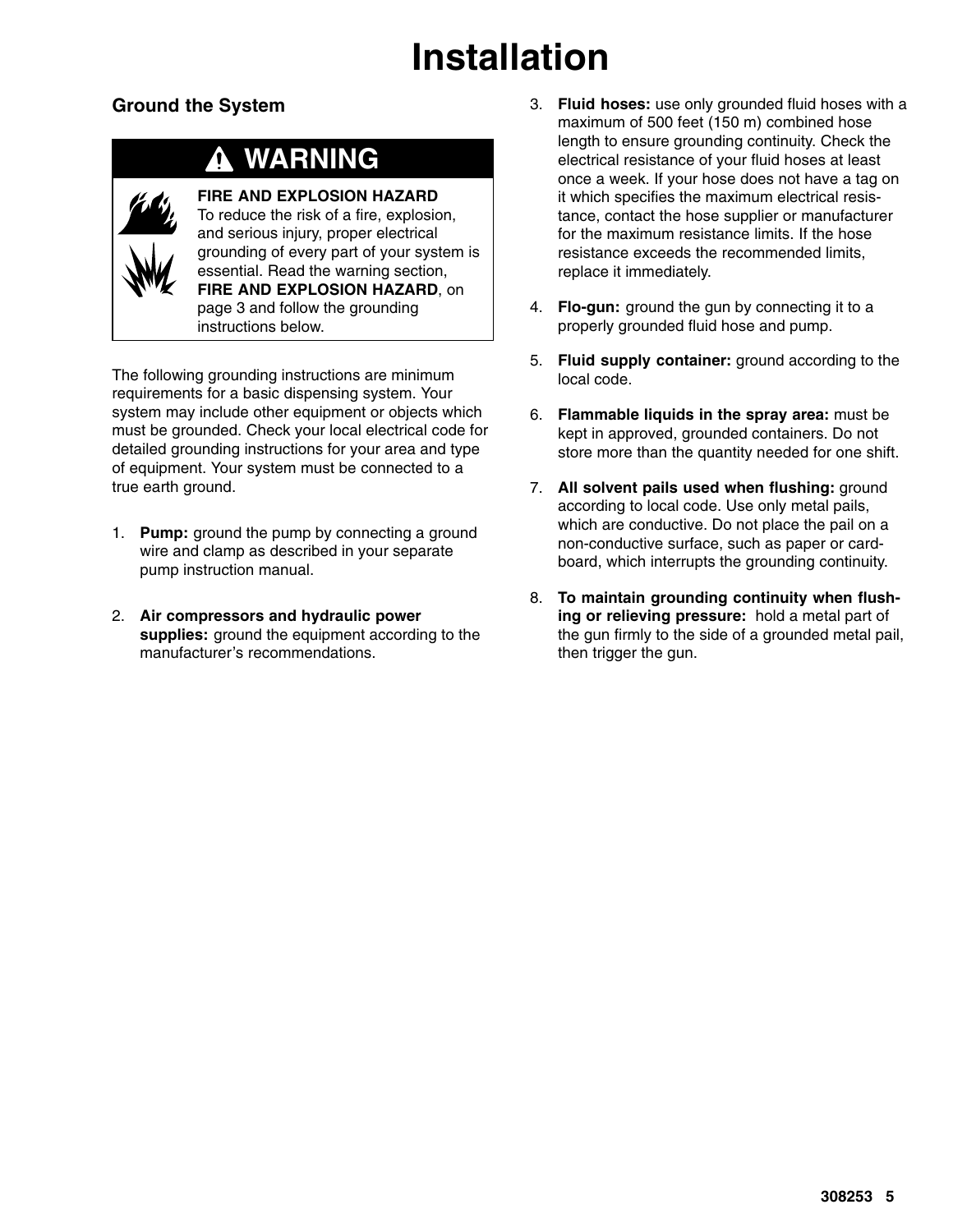# **Operation**

### **Pressure Relief Procedure**

## **WARNING**

#### **SKIN INJECTION HAZARD**

The system pressure must be manually relieved to prevent the system from starting or spraying accidentally. Fluid

under high pressure can be injected through the skin and cause a serious injury. To reduce the risk of an injury from injection, splashing fluid, or moving parts, follow the **Pressure Relief Procedure** whenever you:

- are instructed to relieve the pressure,
- $\bullet$ stop dispensing,
- $\bullet$ check or service any of the system equipment,
- $\bullet$ or install or clean the nozzle.
- 1. Fully release the gun trigger and lock the gun trigger safety by rotating the safety forward. See Fig. 1.
- 2. Shut off the fluid supply pump.
- 3. Hold a metal part of the gun firmly to the side of a grounded metal waste container. Unlock the gun trigger safety by rotating the safety backward. See Fig. 2. Trigger the gun to relieve fluid pressure.
- 4. Fully release the gun trigger and lock the gun trigger safety by rotating the safety forward.
- 5. Open the pump drain valve to help relieve fluid pressure in the pump, hose, and gun. Triggering the gun to relieve pressure may not be sufficient. Have a container ready to catch the drainage.
- 6. Leave the drain valve open until you are ready to dispense again.
- 7. If you think that the gun nozzle or fluid hose is completely clogged or that pressure has not been fully relieved after following the steps above, very slowly loosen the hose end coupling and relieve pressure gradually, then loosen the coupling completely. Clear the nozzle or hose obstruction.

### **Gun Trigger Safety**

## **WARNING**



#### **SKIN INJECTION HAZARD**

To prevent accidental triggering of the gun and reduce the risk of a serious injury, including fluid injection or splash-

ing in the eyes or on skin, lock the gun trigger safety when you stop dispensing.

*To lock the gun safety,* release the trigger and rotate the safety toward the trigger as shown in Fig. 1.

**NOTE:** Do not try to force the trigger valve open with the safety engaged. This could result in component failure.



*To unlock the trigger safety,* rotate the safety toward the handle as shown in Fig. 2.



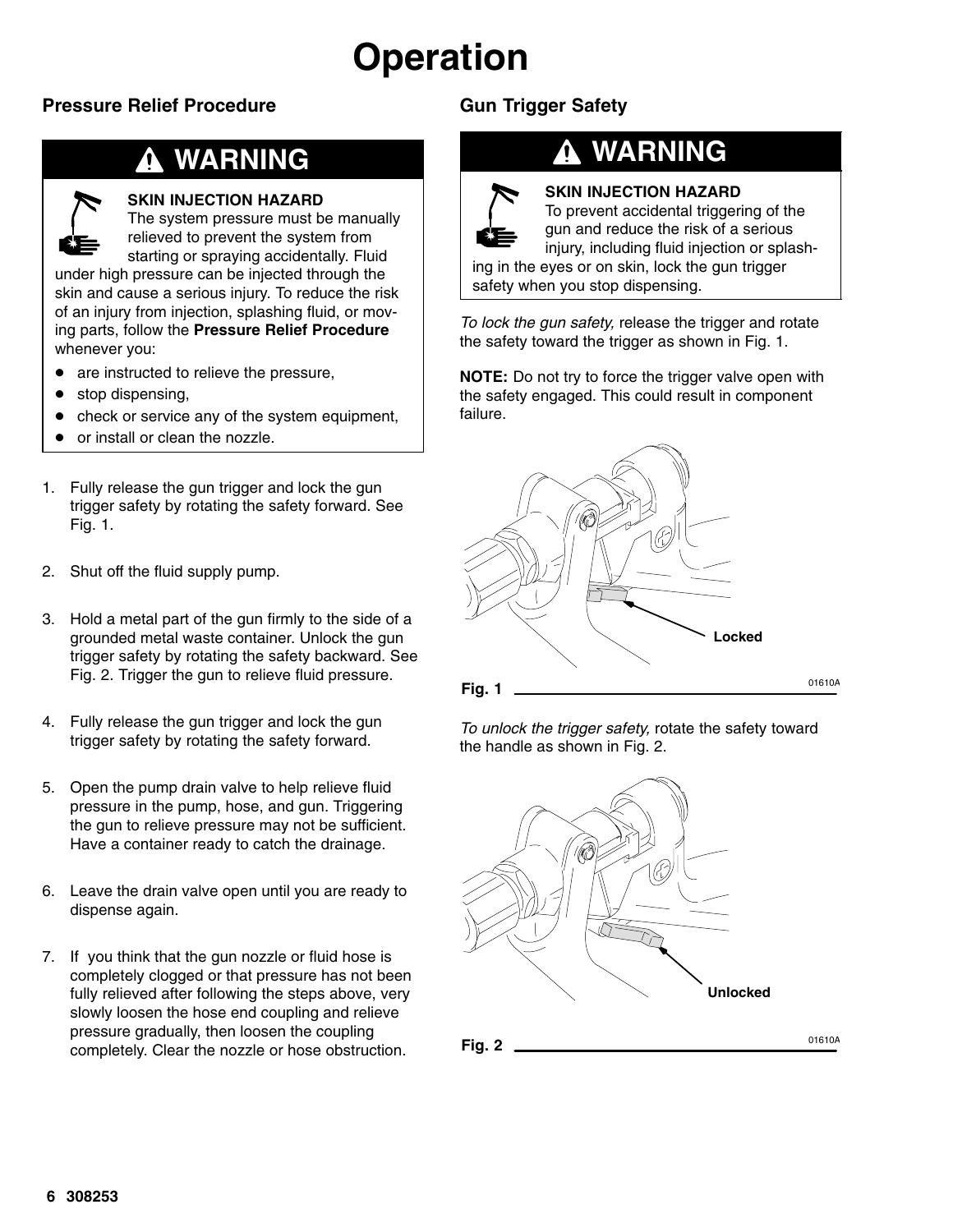# **Operation**

### **Dispensing**

- 1. Start the fluid supply pump.
- 2. The fluid flow rate is controlled at the pump. Adjust the pump pressure to obtain the desired flow rate. It is recommended that you use the lowest pressure necessary to dispense the fluid. The pressure adjustment will depend on the hose length, the viscosity of the fluid, and the gun nozzle size.
- 3. Unlock the gun trigger safety.
- 4. Squeeze the trigger in all the way. Fluid flow begins with the slightest pressure on the trigger and stops when the trigger is released.

**NOTE:** Periodically inspect the vent in the gun handle for fluid buildup which could indicate an internal leak. See Fig. 3. Service the fluid tube and o-ring as needed.



### **Flushing Safety**



## **WARNING**

**FIRE AND EXPLOSION HAZARD** To reduce the risk of a fire, explosion, or serious injury,



Read **Grounding the System**, on page 5.

• Use the lowest possible fluid pressure and maintain firm metal-to-metal contact between the gun and the grounded metal pail during flushing.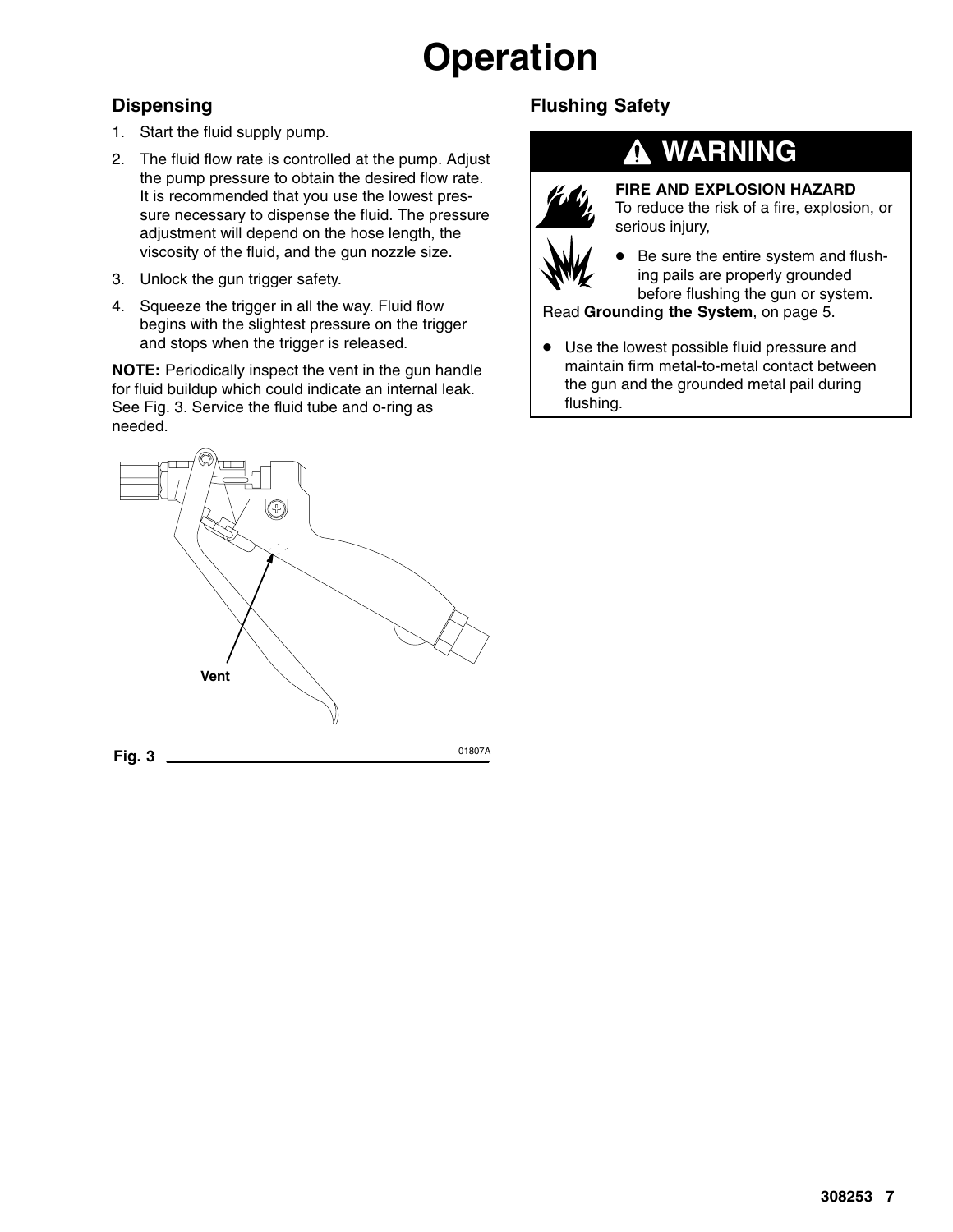## **WARNING**



**SKIN INJECTION HAZARD**

To reduce the risk of a serious injury, including fluid injection,

- $\bullet$  Follow the **Pressure Relief Procedure** on page 6 when you stop dispensing, before servicing the gun, and whenever you are instructed to relieve the pressure.
- After adjusting or servicing the gun, make sure the fluid will not trigger on when the trigger safety is locked. If fluid does flow, the gun is not assembled properly or the trigger safety is damaged. Reassemble the gun or return it to your nearest Graco distributor. Do not use the gun until the problem is corrected.
- When removing the gun from the hose, hold the hex end of the fluid tube (19) securely to avoid loosening the fluid tube from the gun body. Refer to Fig. 6, page 13.

#### **SERVICE NOTES:**

## **WARNING**



**SKIN INJECTION HAZARD**

To reduce the risk of a serious injury, including fluid injection, if fluid continues to flow after the trigger is released, service the gun immediately as instructed below. Do not use the gun until the problem is corrected.

- 1. The numbers in parentheses in the text refer to reference numbers in the drawings.
- 2. If the fluid continues to flow after the trigger is released, the gun valve may need adjustment, be obstructed or damaged, or the valve stem (24), seat (26), or seal (3) may be worn or damaged. See Fig. 4, page 11.
	- a. Adjust the valve or the spring tension as instructed on page 9.
	- b. Replace the valve seal, stem, or seat as instructed on page 10.
- c. To inspect the valve for obstruction or damage, disassemble the gun as instructed on page 11. Clean and inspect the parts. Replace any worn or damaged parts and reassemble the gun as instructed on page 11.
- 3. Follow the torque, sealant and lubrication notes for your gun model number.
- 4. The following repair kits are available:

| Gun<br>Model | Repair<br>Kit | <b>Description</b>                                   |
|--------------|---------------|------------------------------------------------------|
| 235627       | 235658*       | 6.5 $\degree$ needle, seat, urethane<br>seal         |
|              | 235875        | PTFE seal, o-rings only                              |
|              | 235869        | $20^\circ$ needle, seat, urethane<br>seal            |
|              | 237596        | $7.5^\circ$ carbide needle, seat,<br>urethane seal   |
| 235628       | 235829*       | Carbide ball seat, ure-<br>thane seal                |
|              | 235875        | PTFE and CV75 seal, o-<br>rings only                 |
| 243775       | 237596*       | 7.5° carbide needle, seat,<br>urethane seal          |
|              | 235875        | PTFE seal, o-rings only                              |
| 237607       | 237596*       | $7.5^{\circ}$ carbide needle, seat,<br>urethane seal |
|              | 235875        | PTFE seal, o-rings only                              |
|              | 235869        | 20° SST needle, seat, ure-<br>thane seal             |
| 237649       | 237596*       | $7.5^\circ$ carbide needle, seat,<br>urethane seal   |

These are the standard Repair Kits for the gun models. The other kits listed are optional.

**NOTE:** The fluid flow rates of guns using Repair Kits 235658 and 237596 are similar. Kit 235869 will provide increased fluid flow. Kits 235658 and 235869 should not be used to dispense abrasive fluids.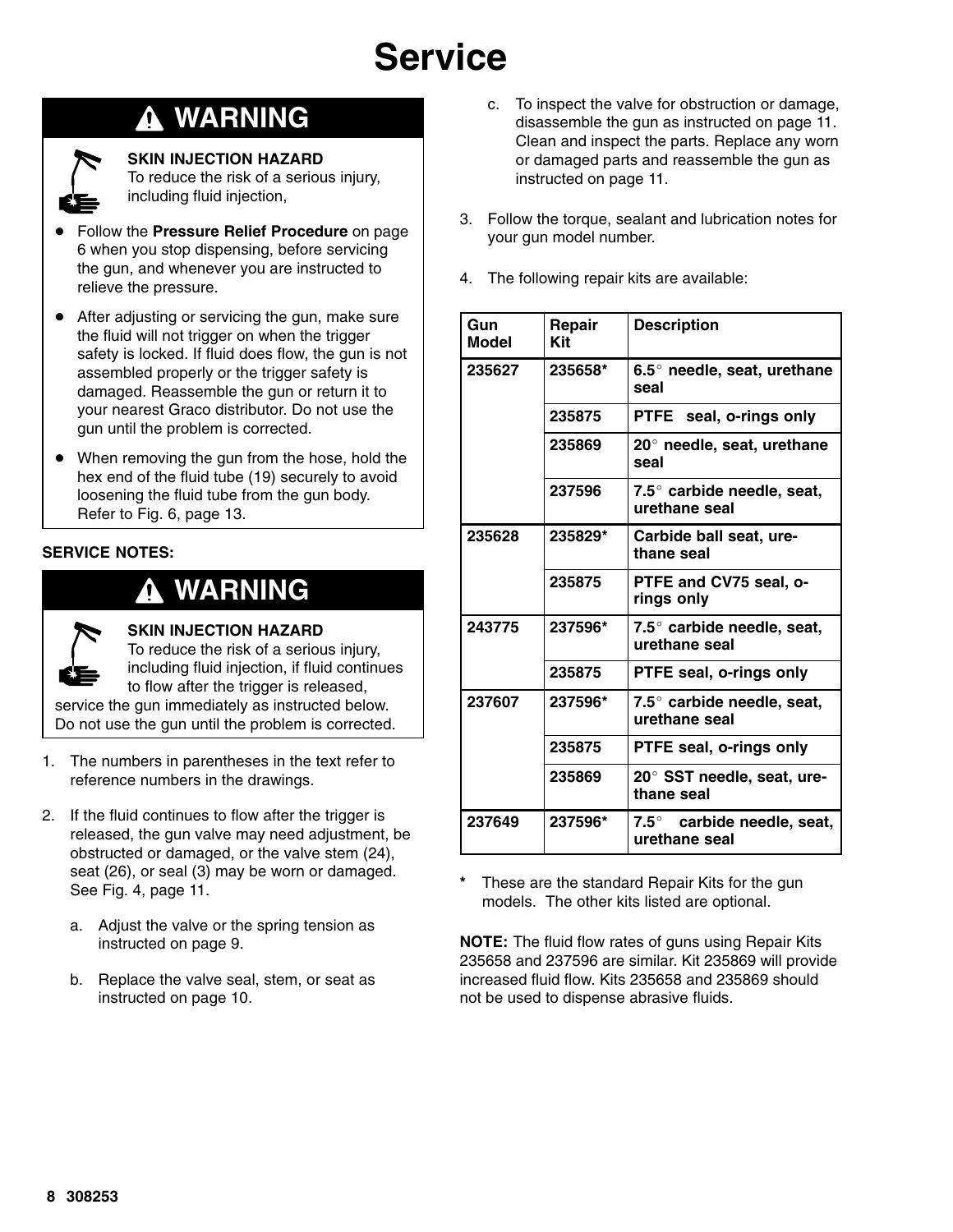### **Adjusting the Valve**

The trigger travel and corresponding valve opening are factory set to 1 inch (25.4 mm). To adjust this setting, follow the procedure below.

## **WARNING**



#### **SKIN INJECTION HAZARD**

To reduce the risk of a serious injury, including fluid injection, follow the **Pressure Relief Procedure** on page 6

whenever you are instructed to relieve the pressure.

- 1. Relieve the pressure in the system.
- 2. Disconnect the gun from the hose.
- 3. Using a 5/16 in. wrench, loosen the stem nut (1) and spring housing (28). See Fig. 4, page 11.
- 4. Insert a 1/8 hex allen wrench through the hole in the spring adjustment screw (21) and into the spring housing (28).
- 5. Turn the spring housing (28) and stem nut (1) to change the trigger travel and the size of the valve opening.
- 6. Tighten the stem nut (1) to set the adjustment.
- 7. Adjust the spring adjustment screw (21) to the desired trigger pull force.

### **Adjusting the Spring Tension**

## **WARNING**



#### **SKIN INJECTION HAZARD**

To reduce the risk of a serious injury, including fluid injection, follow the **Pres-**

**sure Relief Procedure** on page 6 whenever you are instructed to relieve the pressure.

- 1. Relieve the pressure in the system.
- 2. Disconnect the gun from the hose.
- 3. Turn the spring adjustment screw (21) as needed until the spring force is adjusted to close the valve. Refer to Fig. 4, page 11.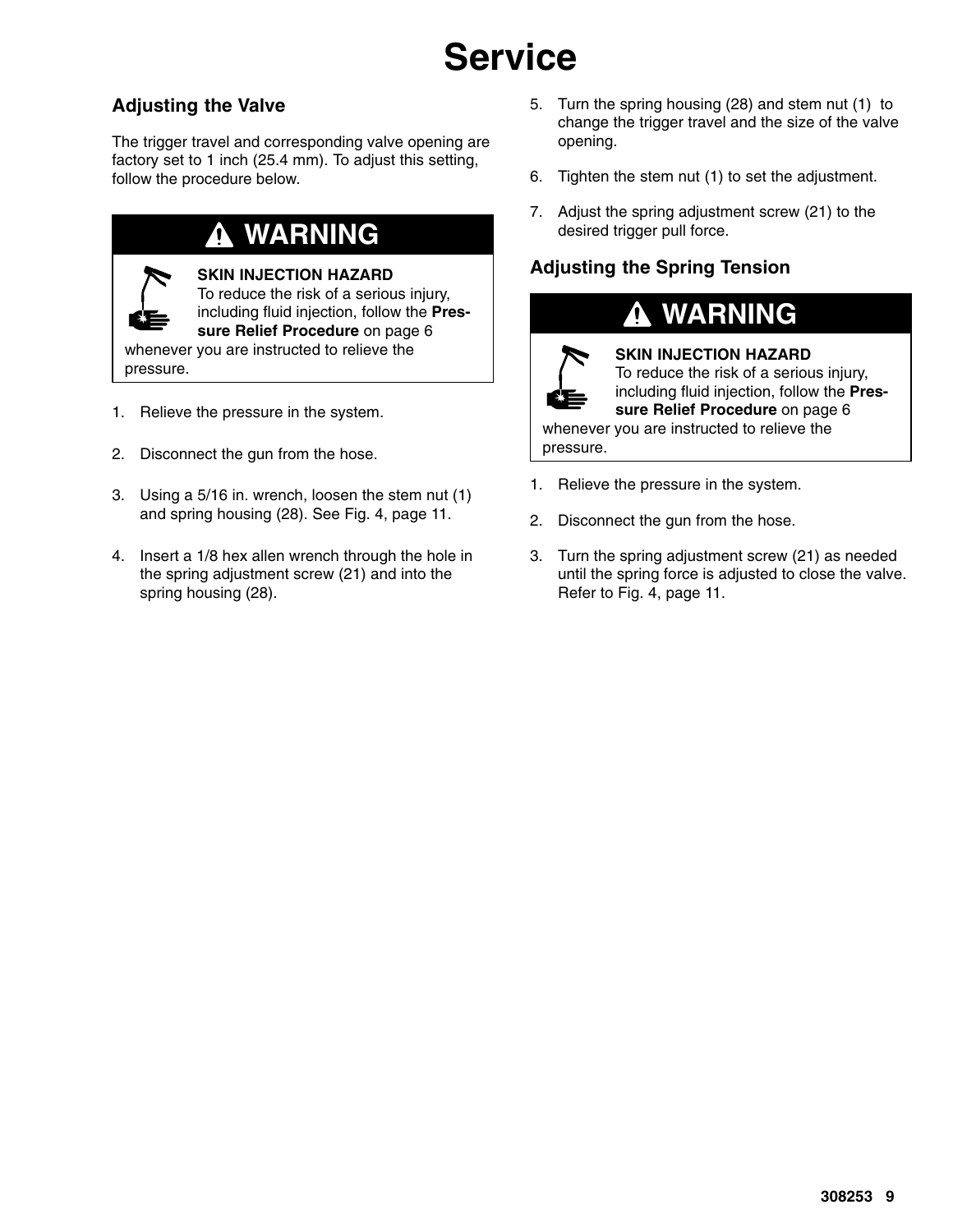### **Valve Stem and Seal Service**

If fluid leaks past the v-block seal (3), the v-block seal or valve stem (24) may be worn or damaged. To replace the seal or valve stem, follow the procedure below.

## **WARNING**

**SKIN INJECTION HAZARD**

To reduce the risk of a serious injury, including fluid injection, follow the **Pressure Relief Procedure** on page 6 whenever you are instructed to relieve the

- pressure.
- 1. Relieve the pressure in the system.
- 2. Disconnect the gun from the hose.
- 3. Unscrew the spring retainer (21) and remove the spring (4). See Fig. 4.
- 4. Unscrew the spring housing (28) with a 1/8 inch hex allen wrench.
- 5. Unscrew the valve seat nut (26).
- 6. Remove the adjustment bracket (20) and stem nut (1) from the stem.
- 7. Remove the valve stem (24).
- 8. Remove the seal retainer (27) and seal (3). Replace the seal.
- 9. Secure the gun body (17) in an assembly fixture.
- 10. Lubricate the v-block seal (3) and install it into the gun body (17) with the lips of the seal facing into the housing.
- 11. Lubricate the seal retainer (27). Torque the seal retainer into the gun body (17) to: *Models 235627, 237607, and 237649:* 50–60  $in$ -lbs (5.6–6.8 N•m). *Models 235628 and 243775:* 100–125 in-lbs  $(11.3-14.1 N·m)$ .
- 12. Lubricate the valve stem threads (24) and install it into the gun body (17). Thread the stem assembly through the v-block seal (3).

## **A** CAUTION

Installing the valve stem (24) without turning it clockwise could damage the v-block seal and result in fluid leakage.

- 13. Thread the nut (1) all the way onto the valve stem (24).
- 14. Install the adjustment bracket (20) and spring housing (28) onto the valve stem (24).
- 15. Lubricate the threads and o-ring sealing surface on the valve seat nut (26). Torque the valve seat nut into the gun body (17) to: *Models 235627, 237607, and 237649:* 70–80  $in$ -lbs  $(7.9 - 9.0 N$ -m). *Models 235628 and 243775:* 100–125 in-lbs  $(11.3-14.1 N·m)$ .
- 16. Lubricate the spring (4) and spring retainer threads (21) and install them in the gun body (17).
- 17. Insert a 1/8 inch hex allen wrench through the spring retainer (21) and into the spring housing (28). Adjust the trigger travel and valve opening to the desired position.
- 18. Using a 5/16 inch wrench, tighten the stem nut (1) to set the adjustment.
- 19. Adjust the spring adjustment screw (21) to the desired trigger pull force.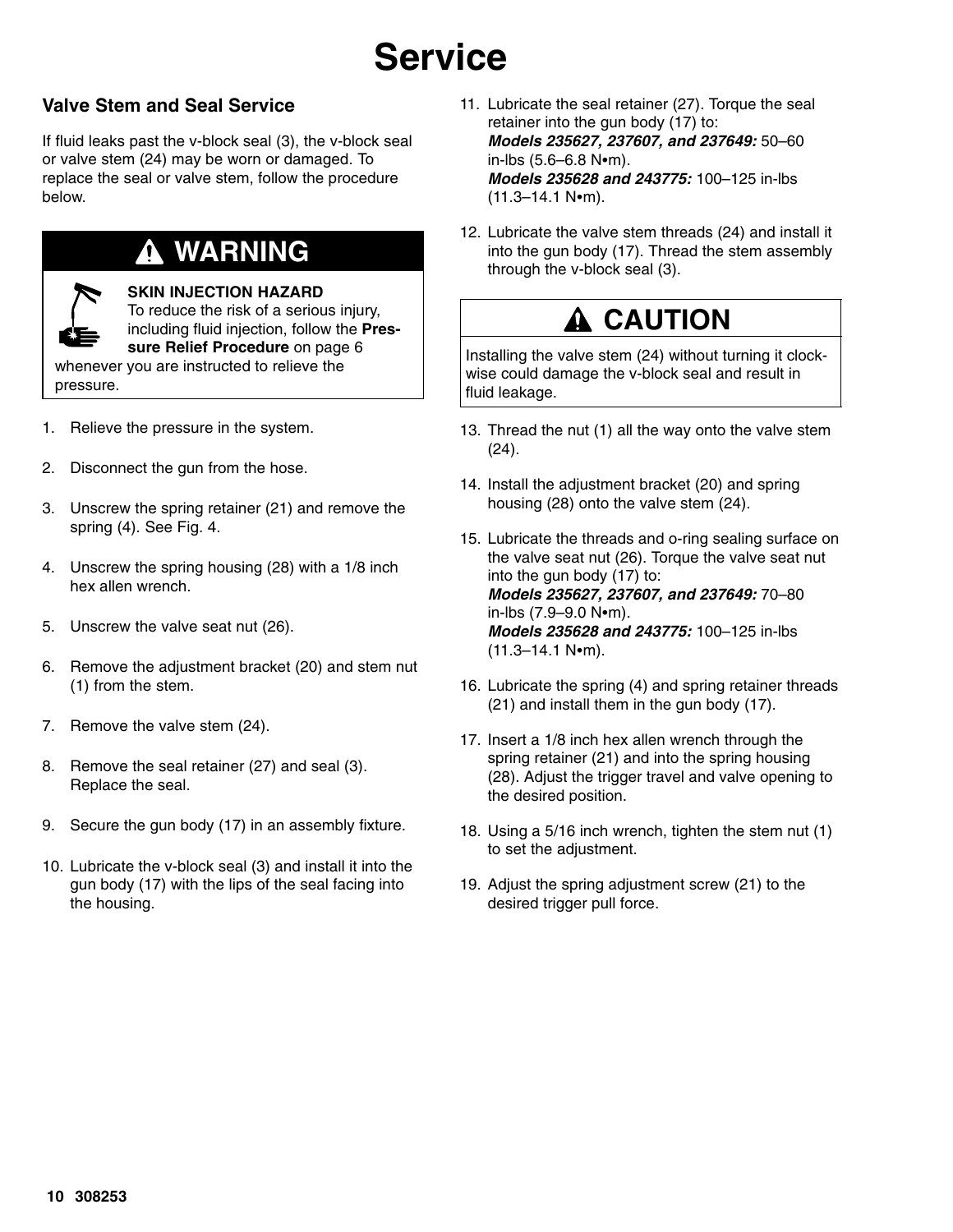

#### **Complete Disassembly and Assembly of the Gun**

## **WARNING**

#### **SKIN INJECTION HAZARD**

To reduce the risk of a serious injury, including fluid injection, follow the **Pressure Relief Procedure** on page 6 whenever you are instructed to relieve the

pressure.

#### **Disassembly**

- 1. Follow steps 1 to 7 under **Valve Stem and Seal Service**. Be sure to relieve the system pressure before beginning to service the gun.
- 2. Remove the trigger retaining rings (8), rod (13), and the trigger (29). See Fig. 6, page 13.

3. *Models 235627 and 237607:* unscrew the fluid tube (19) from the gun body (17).

*Models 235628 and 243775:* unscrew the setscrew (42), then unscrew the fluid tube (19) from the gun body (17).

## **A CAUTION**

To avoid loosening the connections and damaging the gun, grip the gun body (17), not the handle (14), when removing the fluid tube (19).

- 4. *Model 237649:* if necessary for replacement of parts, unscrew the inlet fitting (19) from the fluid tube (18).
- 5. Remove the gun handle screws (9), gun handle (14), trigger lock (15), ball (2) and spring (7).
- 6. Remove the seal retainer (27), seal (3), and o-rings (5 and 6).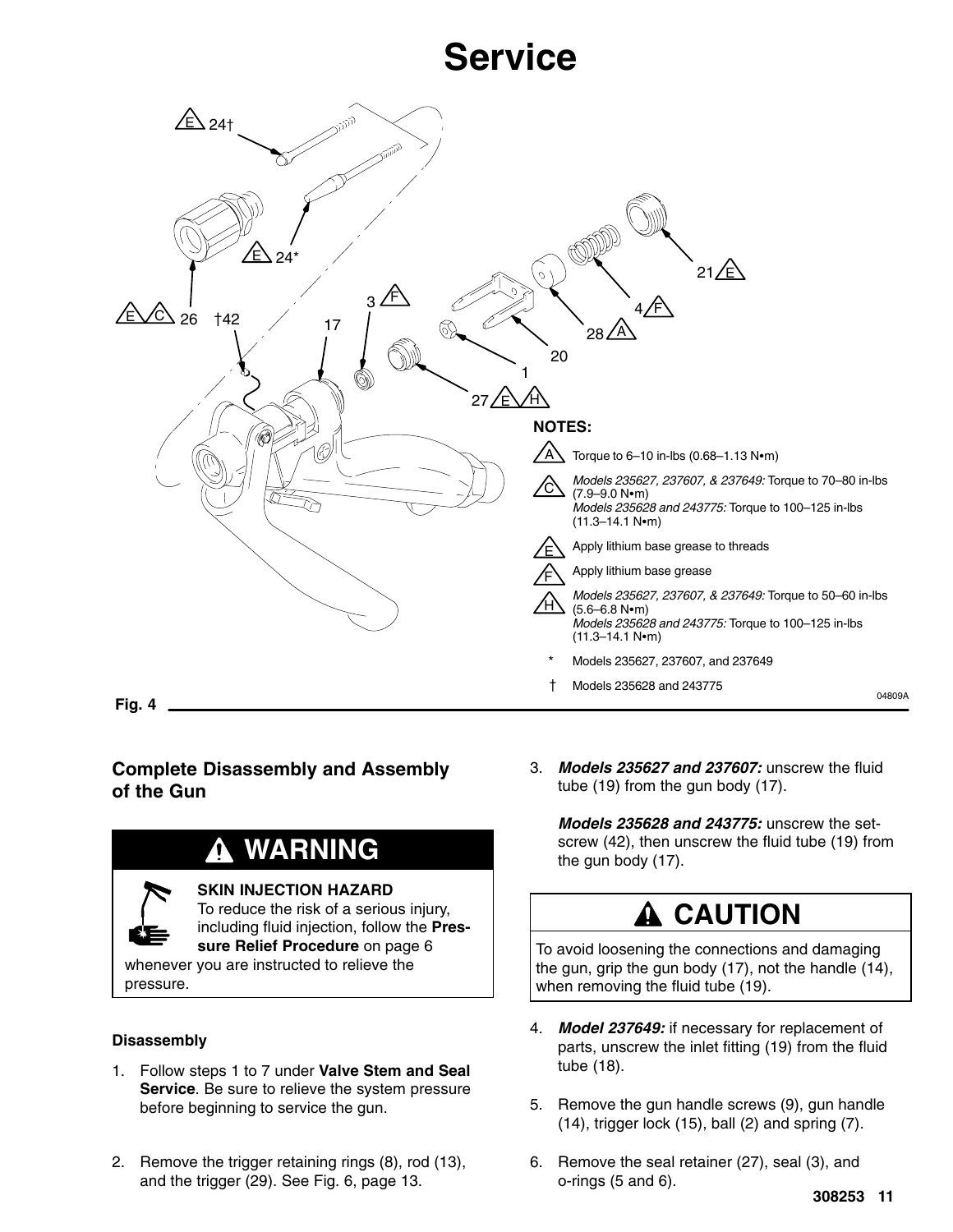#### **Complete Disassembly and Assembly of the Gun (continued)**

#### **Assembly**

- 1. Follow steps 9 to 11 on page 10.
- 2. Lubricate the o-rings (5 and 6) and install them into the gun body.
- 3. Follow steps 12 to 14 on page 10.
- 4. Lubricate the trigger pivot holes (a) bracket guide (b), and rod (13).
- 5. Install the trigger (29) with the rod (13) and retaining rings (8).
- 6. Lubricate the thread and o-ring sealing surface on the valve seat nut (26). Torque the valve seat nut into the gun body (17) to: *Models 235627, 237607, and 237649:* 70–80  $in$ -lbs (7.9–9.0 N $\bullet$ m). *Models 235628 and 243775:* 100–125 in-lbs  $(11.3 - 14.1 N·m)$ .
- 7. Lubricate the trigger lock housing area (c) and apply low strength anaerobic sealant to the screws (9). See Fig. 5.
- 8. Install the spring (7) into the gun body (17). Place the ball (2) in the center of the spring.
- 9. Align the trigger lock detent (d) with the ball (2). Compress the ball (2) and spring (7) with the trigger lock (15) until the trigger lock is seated in the housing.
- 10. While holding the trigger lock (15) in place, install the gun handle (14). Secure the gun handle with the screws (9). Torque the screws to 6–10 in-lbs  $(7.9 - 9.0 N \cdot m)$ .
- 11. For model 237649, if the inlet fitting (19) and fluid tube (18) were disassembled, apply pipe thread sealant compound to the inlet fitting (19). Install the inlet fitting into the fluid tube (18). Torque the fitting to  $110-130$  in-lbs  $(12.4-14.7 \text{ N} \cdot \text{m})$ .

12. Install the fluid tube (19) through the gun handle (14) and screw it into the gun body (17). Torque the fluid tube (19) to:

*Models 235627, 237607, and 237649:* 50–60  $in$ -lbs (5.6–6.8 N $em$ ).

*Models 235628 and 243775:* 200–250 in-lbs  $(22.6-28.2 \text{ N}\cdot\text{m})$ . Secure the fluid tube with the setscrew (42), and torque the setscrew to 6–10  $in$ -lbs  $(0.7-1.13 N·m)$ .

## **A CAUTION**

To avoid loosening the connections and damaging the gun, grip the gun body (17), not the handle (14), when tightening the fluid tube (19).

- 13. Adjust the free travel of the trigger as instructed under **Adjusting the Valve**, page 9.
- 14. Follow steps 15 to 19 on page 10 to finish assembling the gun.



**NOTES:**



Torque to  $6-10$  in-lbs  $(0.68-1.13 \text{ N} \cdot \text{m})$ Apply lithium base grease

Apply low strength anaerobic sealant *(blue)* M

**Fig. 5** 01806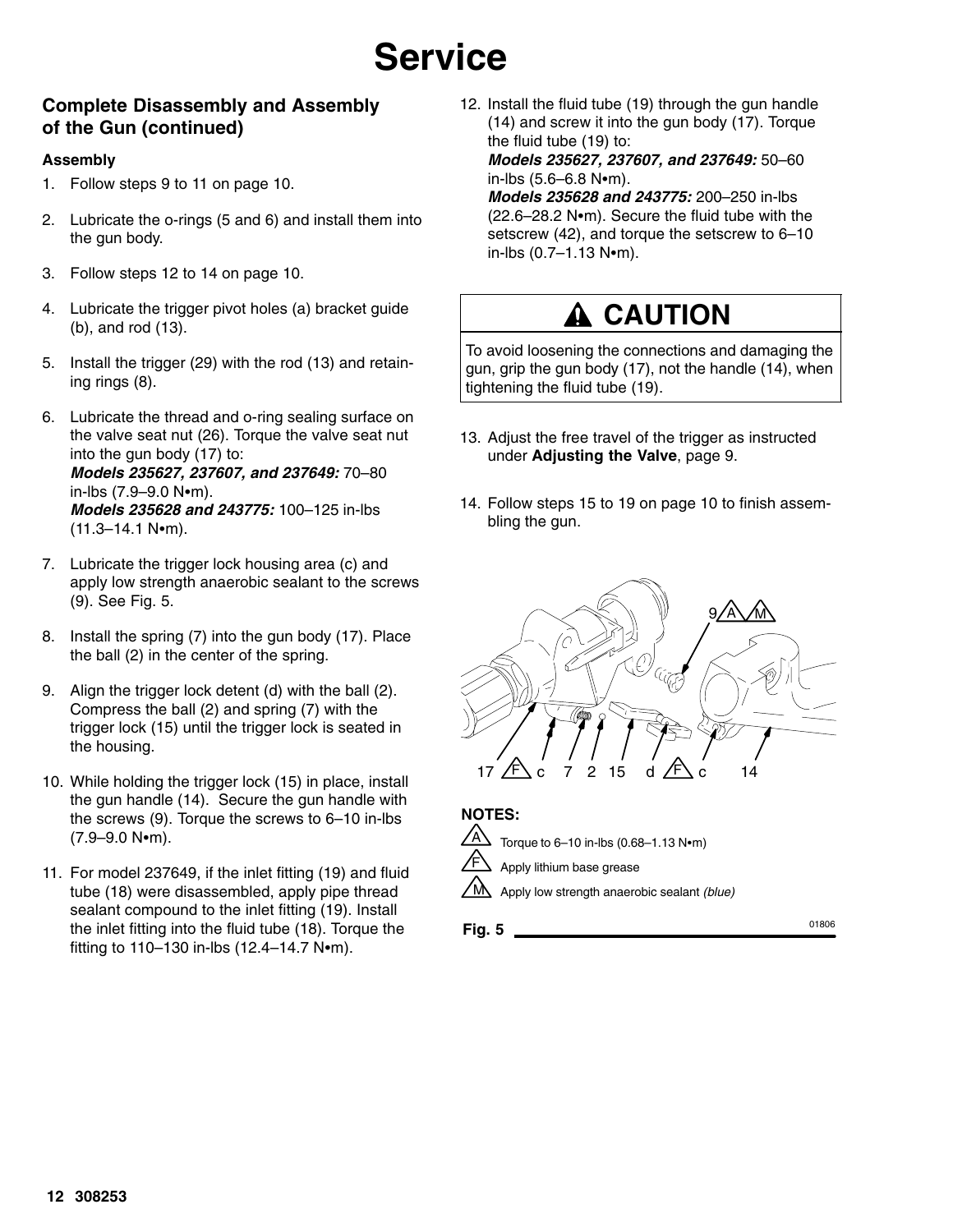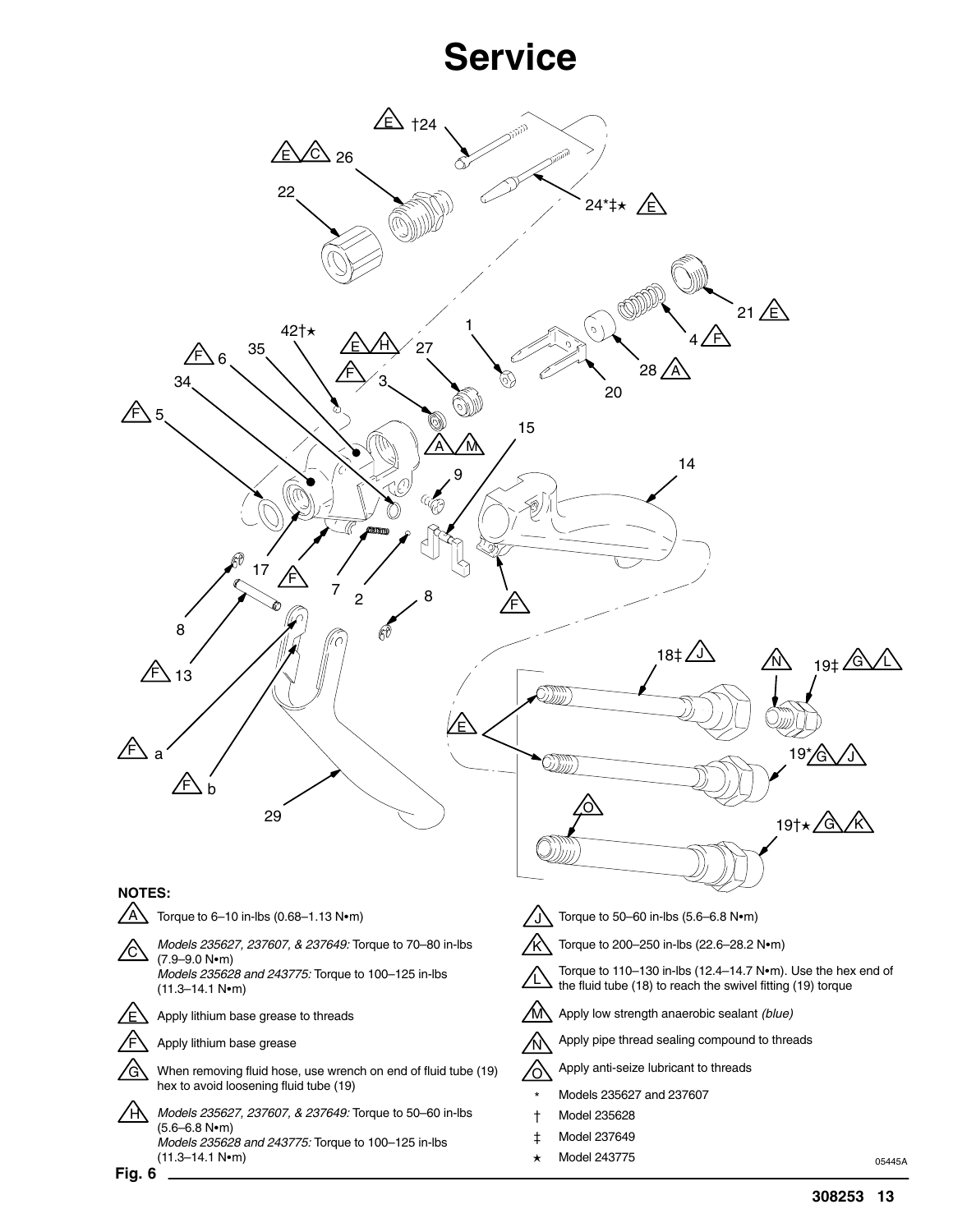### **Models 235627 and 237607**

### Pistol Grip Flow Gun

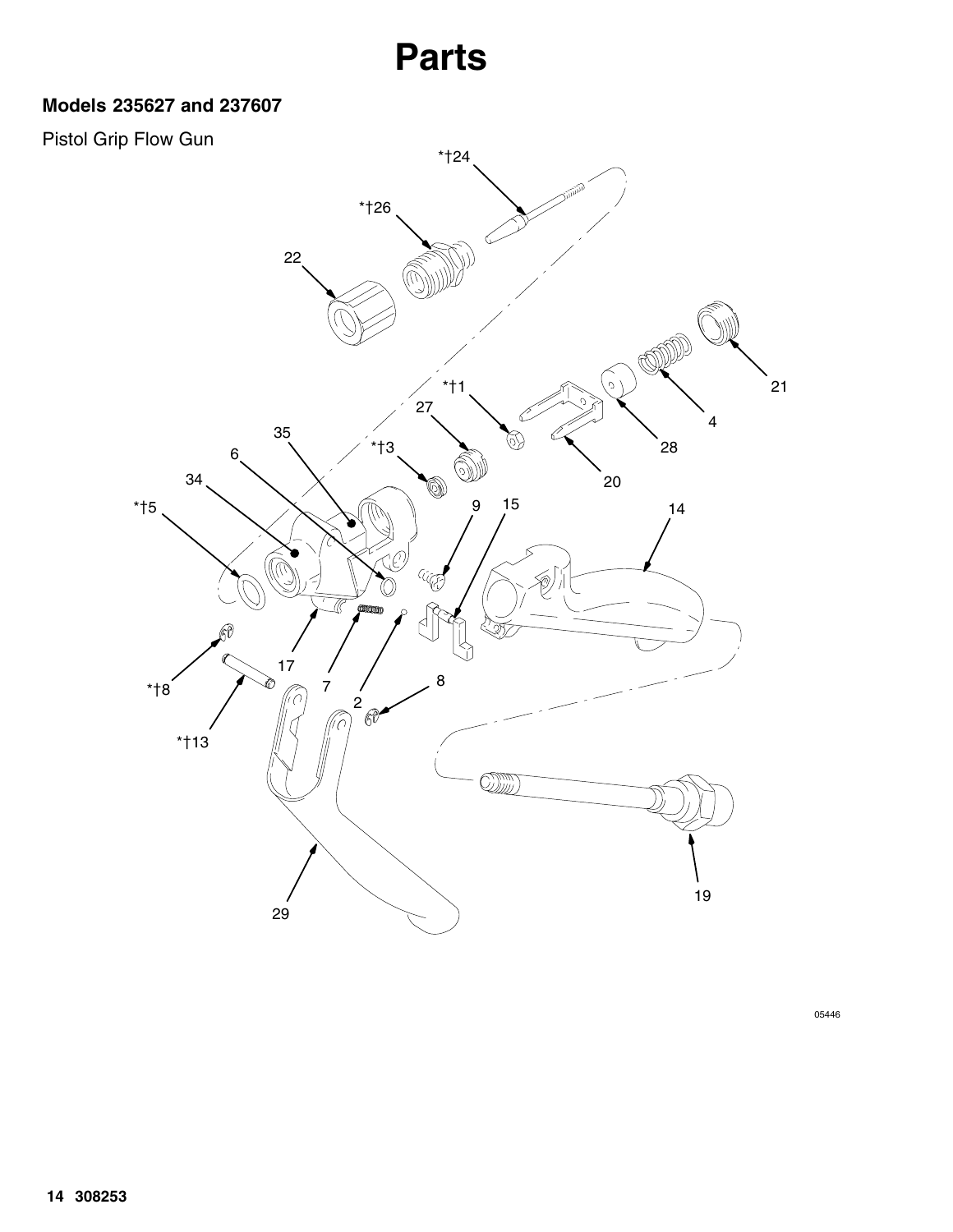#### **Model 235627**

Pistol Grip Flow Gun

#### **Model 237607**

Pistol Grip Flow Gun

| Ref.<br>No.     | Part No. | <b>Description</b>            | Qty. | Ref.<br>No.     | Part No. | <b>Description</b>              | Qty.           |
|-----------------|----------|-------------------------------|------|-----------------|----------|---------------------------------|----------------|
| $1^*$           | 100975   | NUT, hex; No. 5-40            |      | 1 <sup>†</sup>  | 100975   | NUT, hex; No. 5-40              |                |
| $\overline{2}$  | 102233   | <b>BALL</b>                   |      | $\overline{2}$  | 102233   | <b>BALL</b>                     |                |
| $3^*$           | 102921   | SEAL, v-block; polyurethane   |      | 3 <sup>†</sup>  | 102921   | SEAL, v-block; polyurethane     |                |
| 4               | 102924   | SPRING, compression           |      | 4               | 102924   | SPRING, compression             |                |
| $5^\star$       | 103338   | O-RING; fluoroelastomer       |      | 5 <sup>†</sup>  | 103338   | O-RING; fluoroelastomer         |                |
| 6               | 112085   | O-RING; fluoroelastomer       |      | 6               | 112085   | O-RING; fluoroelastomer         |                |
| $\overline{7}$  | 111902   | SPRING, compression           | 1    | $\overline{7}$  | 111902   | SPRING, compression             |                |
| $8^\star$       | 112410   | RING, retaining               | 2    | 8†              | 112410   | RING, retaining                 | 2              |
| 9               | 111904   | SCREW, handle; flat head      | 2    | 9               | 111904   | SCREW, handle; flat head        | $\overline{c}$ |
| $13*$           | 189055   | <b>ROD</b>                    |      | $13+$           | 189055   | <b>ROD</b>                      |                |
| 14              | 188231   | HANDLE, plastic               |      | 14              | 188231   | HANDLE, plastic                 |                |
| 15              | 188232   | LOCK, trigger                 |      | 15              | 188232   | LOCK, trigger                   |                |
| 17              | 188239   | HOUSING, fluid; aluminum      |      | 17              | 188239   | HOUSING, fluid; aluminum        |                |
| 19              | 237724   | TUBE, fluid, with adapter;    |      | 19              | 237724   | TUBE, fluid, with adapter;      |                |
|                 |          | 300 series stainless steel    |      |                 |          | 300 series stainless steel      |                |
| 20              | 188246   | <b>BRACKET, adjustment</b>    |      | 20              | 188246   | <b>BRACKET, adjustment</b>      |                |
| 21              | 188247   | SCREW, spring adjustment      |      | 21              | 188247   | SCREW, spring adjustment        |                |
| 22              | 188253   | NUT, nozzle                   |      | 22              | 188253   | NUT, nozzle                     |                |
| $24*$           | 188836   | VALVE STEM; 17-4 PH stainless |      | 24†             | 237576   | VALVE STEM; carbide & 17-4      |                |
|                 |          | steel                         |      |                 |          | PH stainless steel              | 1              |
| $26*$           | 188263   | NUT, valve seat; 17–4 PH      |      | 26†             | 237577   | NUT, valve seat; carbide & 17-4 |                |
|                 |          | stainless steel               |      |                 |          | <b>PH</b> stainless steel       |                |
| 27              | 188271   | RETAINER, seal                |      | 27              | 188271   | RETAINER, seal                  |                |
| 28              | 188275   | HOUSING, spring               |      | 28              | 188275   | HOUSING, spring                 |                |
| 29              | 237604   | <b>TRIGGER</b>                |      | 29              | 237604   | <b>TRIGGER</b>                  |                |
| $34\triangle$   | 188377   | LABEL, warning                |      | $34\triangle$   | 188377   | LABEL, warning                  |                |
| 35 <sub>A</sub> | 188378   | LABEL, instruction            |      | 35 <sub>A</sub> | 188378   | LABEL, instruction              |                |

*\* These parts are included in Repair Kit 235658, which may be purchased separately. See page 8 for complete Repair Kit list.*

- *Replacement Instruction and Warning labels are available at no cost.*
- *These parts are included in Repair Kit 237596, which may be purchased separately. See page 8 for complete Repair Kit list.*
- *Replacement Instruction and Warning labels are available at no cost.*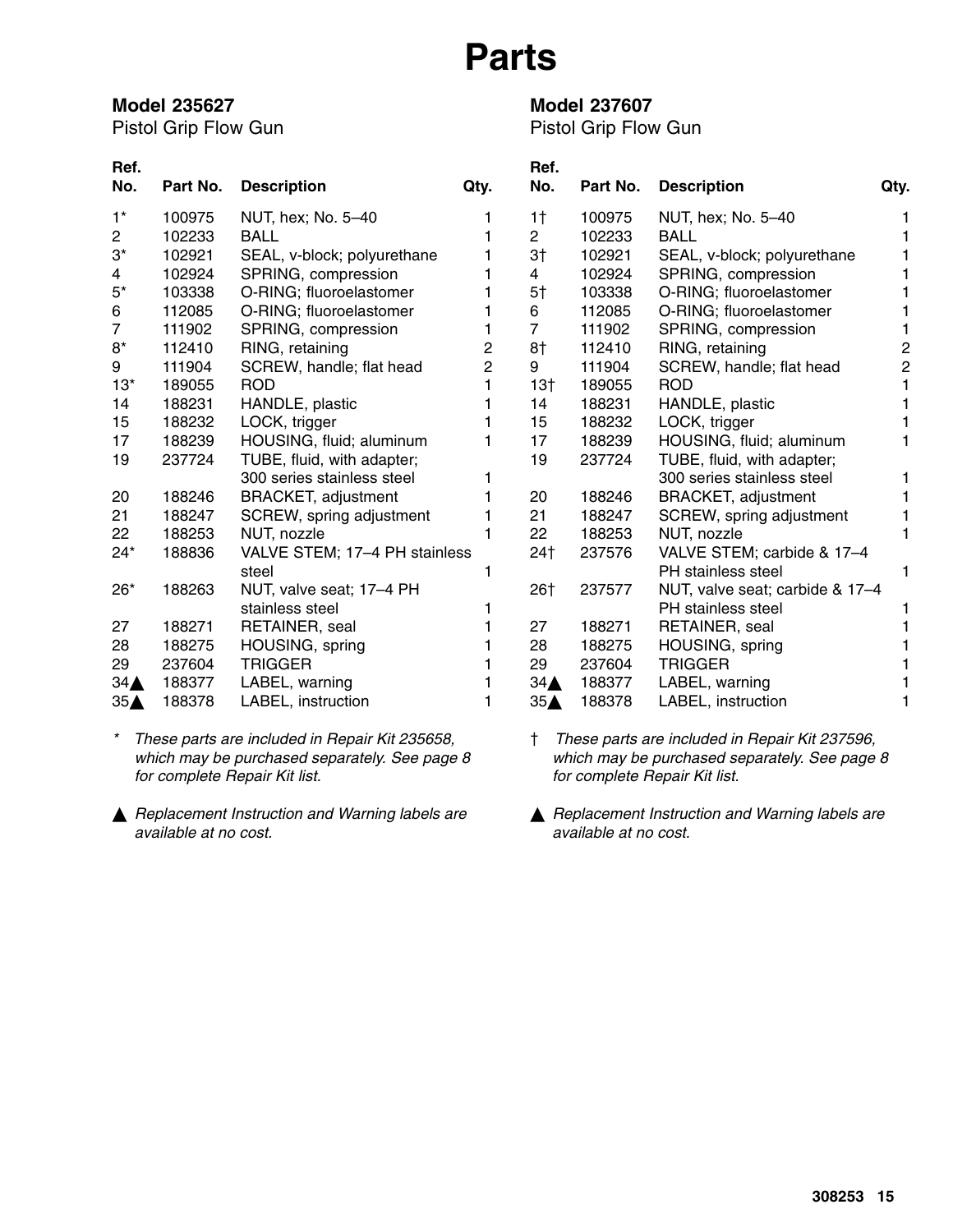### **Models 237649**

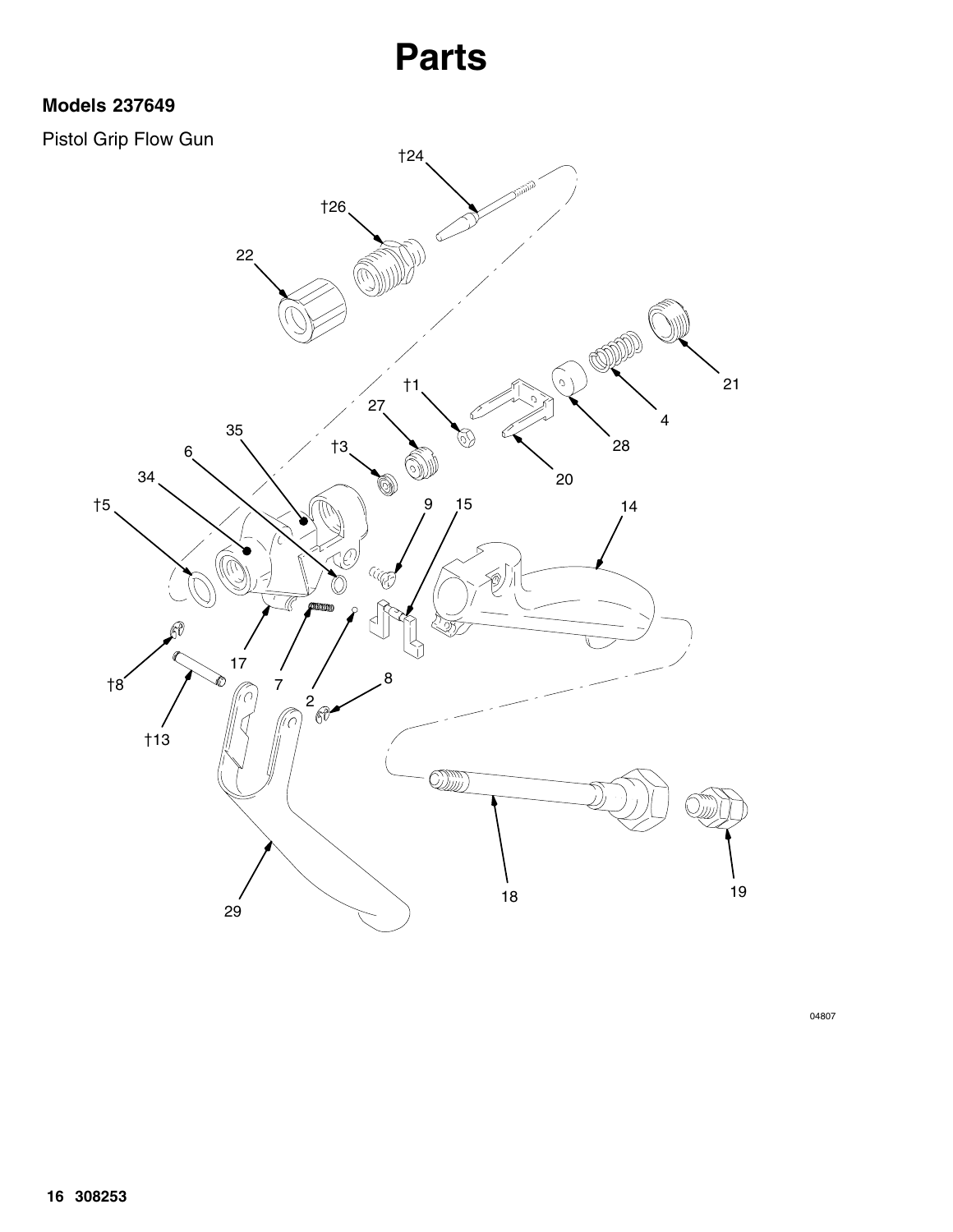|                                | <b>Model 237649</b><br>Pistol Grip Flow Gun |                                                                                                                          |        | Ref.<br>No.                      | Part No.                   | <b>Description</b>                                                                                                               | Qty. |
|--------------------------------|---------------------------------------------|--------------------------------------------------------------------------------------------------------------------------|--------|----------------------------------|----------------------------|----------------------------------------------------------------------------------------------------------------------------------|------|
| Ref.<br>No.                    | Part No.                                    | <b>Description</b>                                                                                                       | Qty.   | 20<br>21<br>22                   | 188246<br>188247<br>188253 | <b>BRACKET, adjustment</b><br>SCREW, spring adjustment<br>NUT, nozzle                                                            |      |
| 1 <sup>†</sup><br>$\mathbf{2}$ | 100975<br>102233                            | NUT, hex; No. 5-40<br><b>BALL</b>                                                                                        |        | 24†                              | 237576                     | VALVE STEM; carbide & 17-4<br>PH stainless steel                                                                                 |      |
| 3 <sup>†</sup><br>4<br>5†      | 102921<br>102924<br>103338                  | SEAL, v-block; polyurethane<br>SPRING, compression<br>O-RING; fluoroelastomer                                            |        | 26†<br>27                        | 237577<br>188271           | NUT, valve seat; carbide & 17-4<br>PH stainless steel<br>RETAINER, seal                                                          |      |
| 6<br>7                         | 112085<br>111902                            | O-RING; fluoroelastomer<br>SPRING, compression                                                                           |        | 28<br>29                         | 188275<br>237604           | HOUSING, spring<br><b>TRIGGER</b>                                                                                                |      |
| 8†<br>9<br>$13+$               | 112410<br>111904<br>189055                  | RING, retaining<br>SCREW, handle; flat hd<br><b>ROD</b>                                                                  | 2<br>2 | $34\triangle$<br>35 <sub>A</sub> | 188377<br>188378           | LABEL, warning<br>LABEL, instruction                                                                                             |      |
| 14<br>15<br>17<br>18           | 188231<br>188232<br>188239<br>237724        | HANDLE, plastic<br>LOCK, trigger<br>HOUSING, fluid; aluminum<br>TUBE, fluid; with adapter;<br>300 series stainless steel |        |                                  |                            | These parts are included in Repair Kit 237596,<br>which may be purchased separately. See page 8<br>for complete Repair Kit list. |      |
| 19                             | 237637                                      | FITTING, inlet, swivel; 1/4-18 npt;<br>316 stainless steel                                                               |        |                                  | available at no cost.      | Replacement Instruction and Warning labels are                                                                                   |      |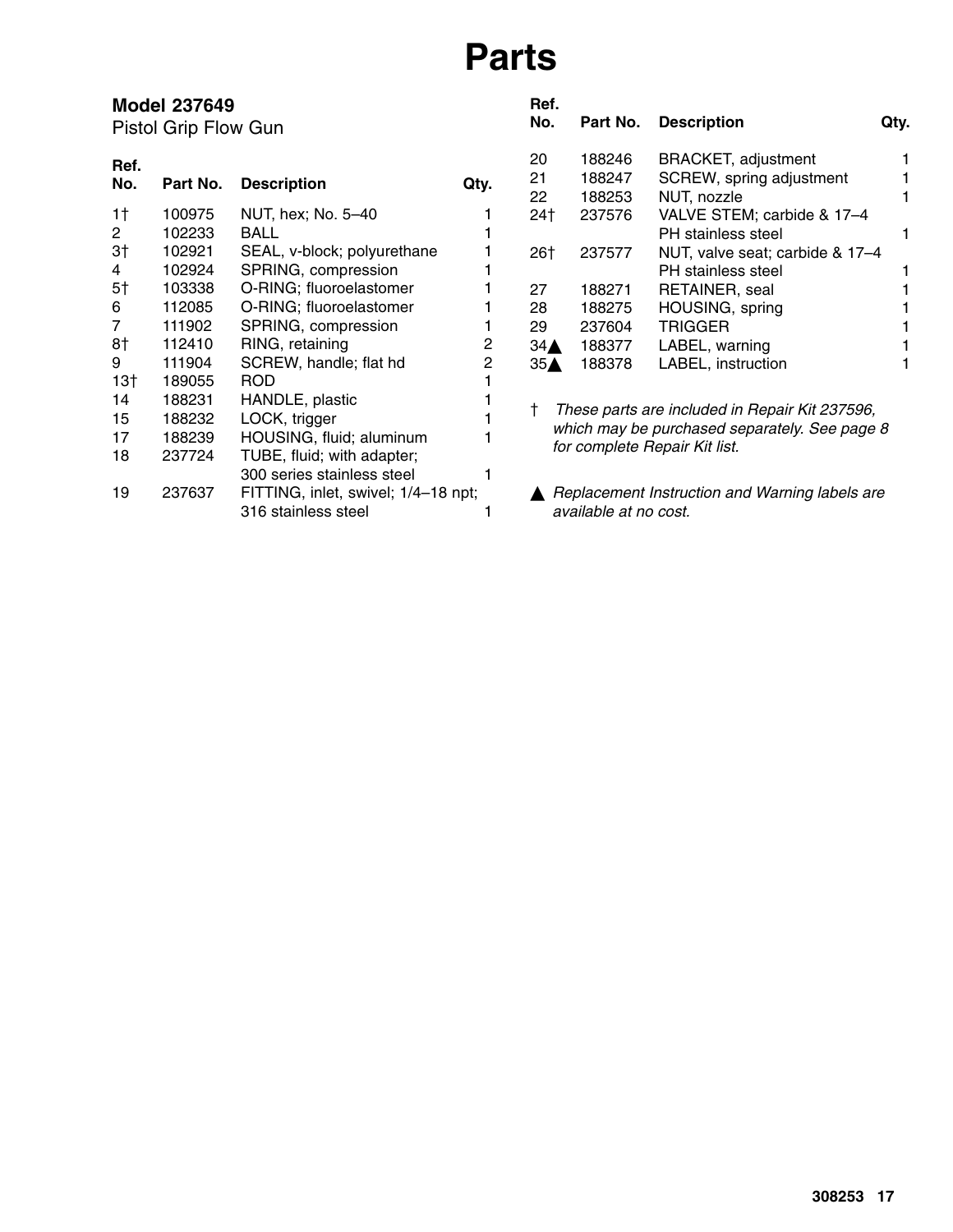### **Model 235628**



05447A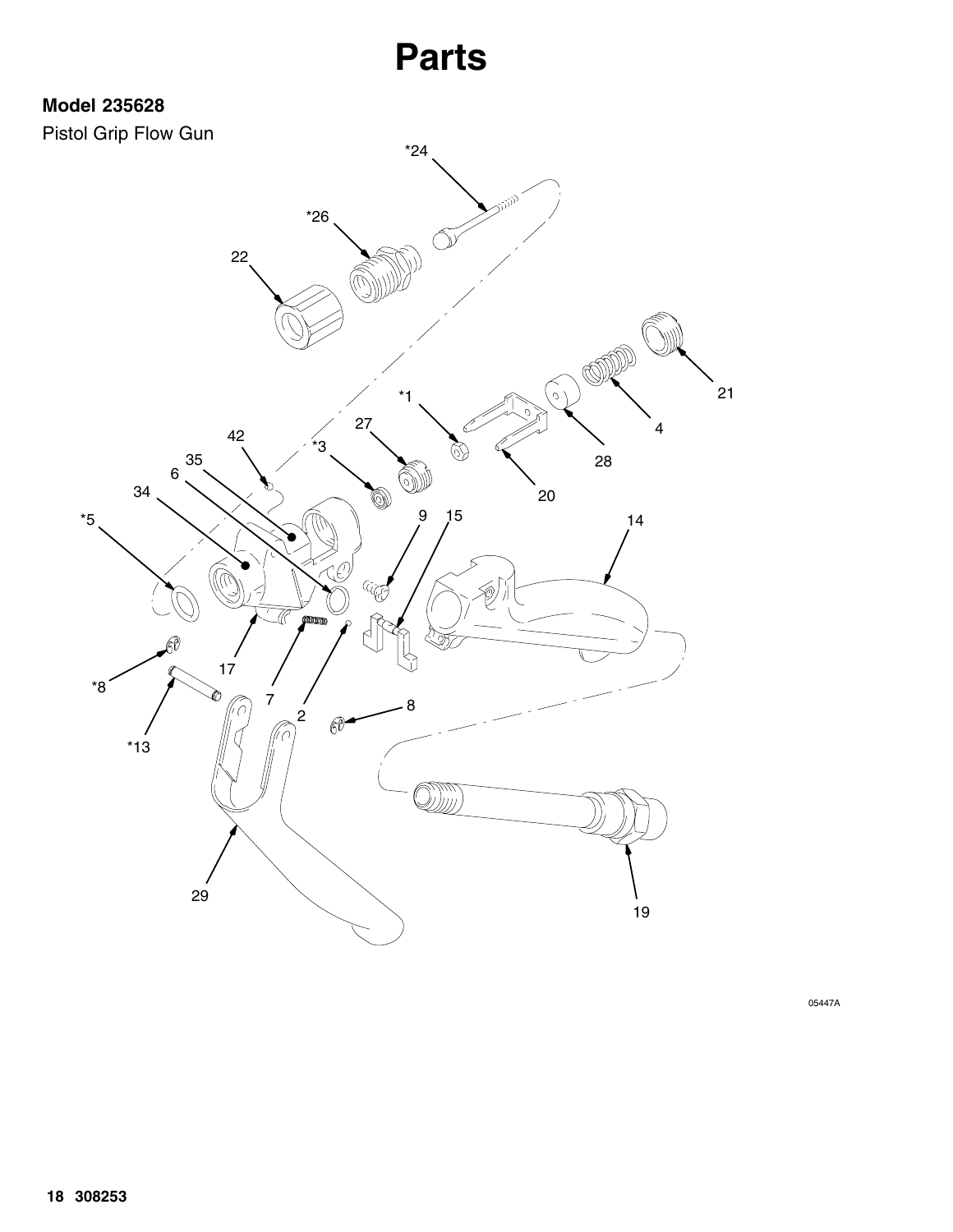### **Model 235628**

Pistol Grip Flow Gun

| Ref.         |          |                                 |      | Ref.            |                       |                                                |      |
|--------------|----------|---------------------------------|------|-----------------|-----------------------|------------------------------------------------|------|
| No.          | Part No. | <b>Description</b>              | Qty. | No.             | Part No.              | <b>Description</b>                             | Qty. |
|              |          |                                 |      | 20              | 188246                | <b>BRACKET, adjustment</b>                     |      |
| $1^*$        | 100975   | NUT, hex; No. 5-40              |      | 21              | 188247                | SCREW, spring adjustment                       |      |
| $\mathbf{2}$ | 102233   | <b>BALL</b> ; stainless steel   |      | 22              | 188253                | NUT, nozzle                                    |      |
| $3^*$        | 102921   | SEAL, v-block; polyurethane     |      | 24*             | 236234                | STEM, valve                                    |      |
| 4            | 102924   | SPRING, compression             |      | $26*$           | 236235                | NUT, seat                                      |      |
| $5^*$        | 102982   | O-RING; PTFE                    |      | 27              | 188271                | RETAINER, seal                                 |      |
| 6            | 111316   | O-RING; CV75                    |      | 28              | 188275                | HOUSING, spring                                |      |
| 7            | 111902   | SPRING, compression             |      | 29              | 237604                | <b>TRIGGER</b>                                 |      |
| 8*           | 112410   | RING, retaining                 | 2    | $34\triangle$   | 188377                | LABEL, warning                                 |      |
| 9            | 111904   | SCREW, handle; flat hd          | 2    | 35 <sub>A</sub> | 188378                | LABEL, instruction                             |      |
| $13*$        | 189055   | <b>ROD</b>                      |      | 42              | 120048                | <b>SETSCREW</b>                                |      |
| 14           | 188231   | HANDLE, plastic                 |      | *               |                       | These parts are included in Repair Kit 235829, |      |
| 15           | 188232   | LOCK, trigger                   |      |                 |                       | which may be purchased separately. See page 8  |      |
| 17           | 188242   | HOUSING, fluid; stainless steel |      |                 |                       | for complete Repair Kit list.                  |      |
| 19           | 237941   | TUBE, fluid, with adapter;      |      |                 |                       |                                                |      |
|              |          | 300 series stainless steel      |      |                 | available at no cost. | Replacement Instruction and Warning labels are |      |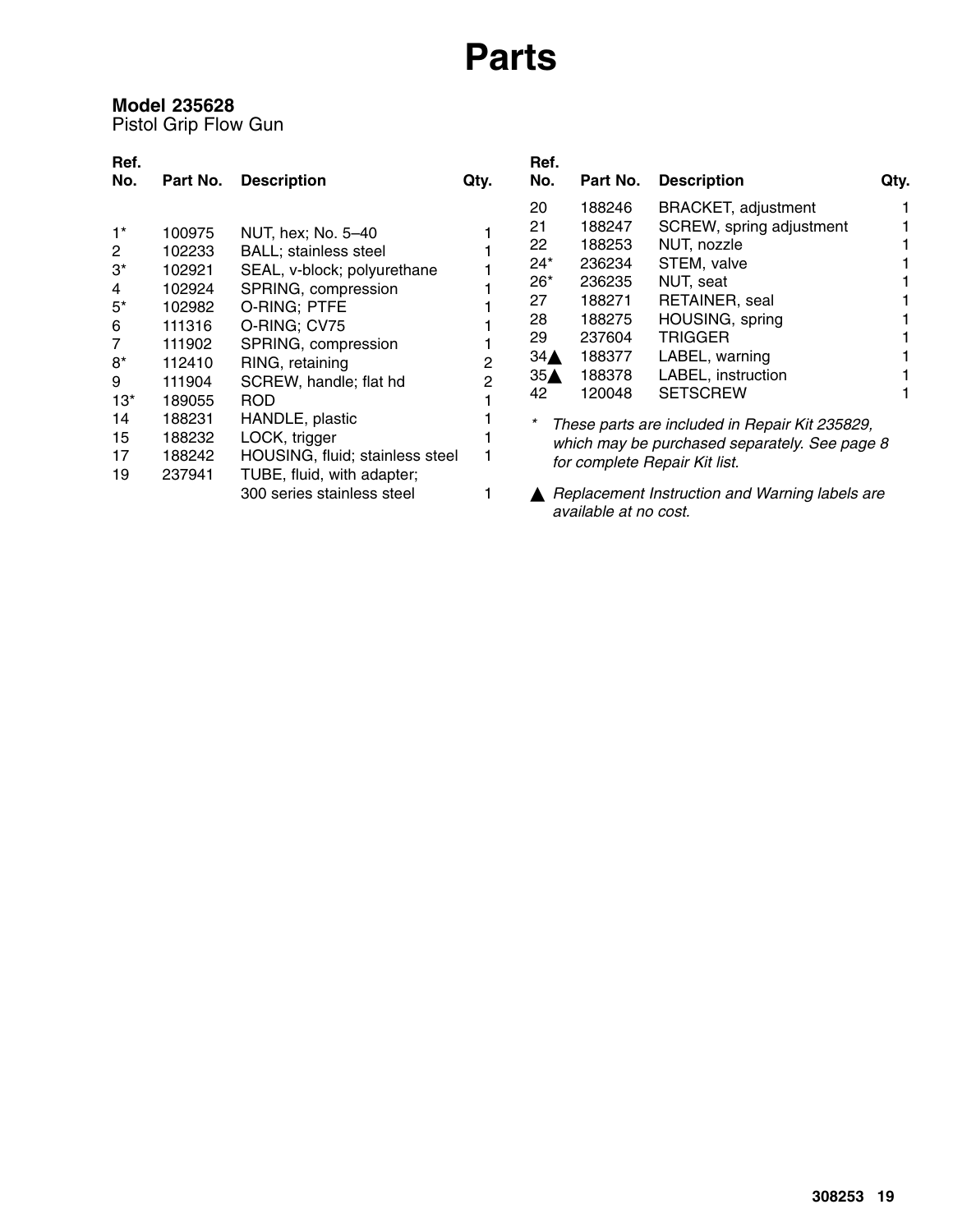### **Model 243775**



05447A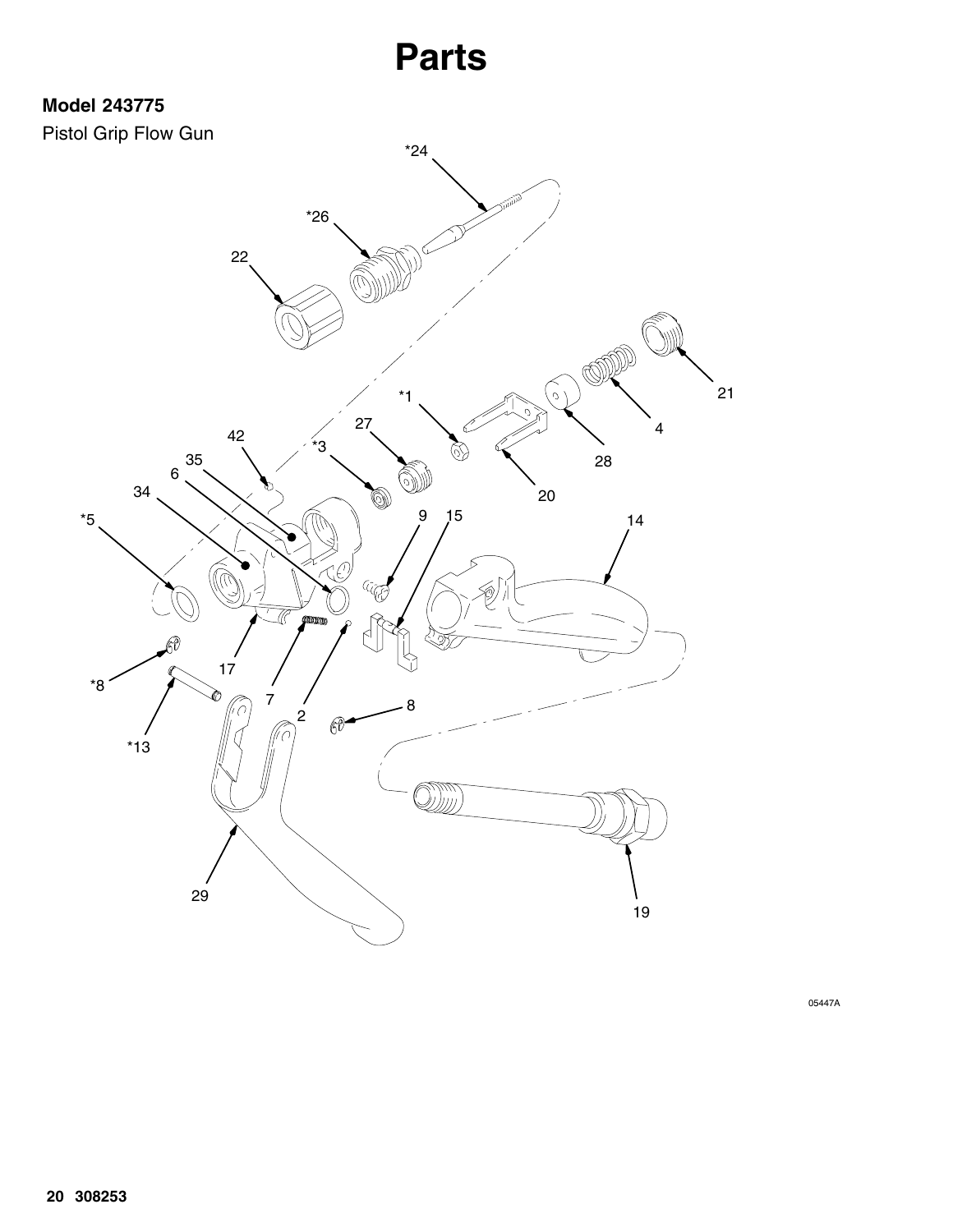### **Model 243775**

Pistol Grip Flow Gun

| Ref.           |          |                                 |      | Ref.                                          |          |                                                |      |
|----------------|----------|---------------------------------|------|-----------------------------------------------|----------|------------------------------------------------|------|
| No.            | Part No. | <b>Description</b>              | Qty. | No.                                           | Part No. | <b>Description</b>                             | Qty. |
| $1^*$          | 100975   | NUT, hex; No. 5-40              |      | 21                                            | 188247   | SCREW, spring adjustment                       |      |
| $\overline{2}$ | 102233   | <b>BALL</b> ; stainless steel   |      | 22                                            | 188253   | NUT, nozzle                                    |      |
| $3^*$          | 102921   | SEAL, v-block; polyurethane     |      | $24*$                                         | 237576   | VALVE STEM; carbide & 17-4                     |      |
| 4              | 102924   | SPRING, compression             |      |                                               |          | PH stainless steel                             |      |
| $5^*$          | 102982   | O-RING; PTFE                    |      | $26*$                                         | 237577   | NUT, valve seat; carbide & 17-4                |      |
| 6              | 111457   | O-RING; PTFE                    |      |                                               |          | PH stainless steel                             |      |
| 7              | 111902   | SPRING, compression             |      | 27                                            | 188271   | RETAINER, seal                                 |      |
| 8*             | 112410   | RING, retaining                 | 2    | 28                                            | 188275   | HOUSING, spring                                |      |
| 9              | 111904   | SCREW, handle; flat hd          | 2    | 29                                            | 237604   | <b>TRIGGER</b>                                 |      |
| $13*$          | 189055   | ROD                             |      | $34\triangle$                                 | 188377   | LABEL, warning                                 |      |
| 14             | 188231   | HANDLE, plastic                 |      | 35 <sub>A</sub>                               | 188378   | LABEL, instruction                             |      |
| 15             | 188232   | LOCK, trigger                   |      | 42                                            | 103187   | <b>SETSCREW</b>                                |      |
| 17             | 188242   | HOUSING, fluid; stainless steel |      |                                               |          | These parts are included in Repair Kit 237596, |      |
| 19             | 237941   | TUBE, fluid, with adapter;      |      | which may be purchased separately. See page 8 |          |                                                |      |
|                |          | 300 series stainless steel      |      |                                               |          | for complete Repair Kit list.                  |      |
| 20             | 188246   | <b>BRACKET, adjustment</b>      |      |                                               |          | Replacement Instruction and Warning labels are |      |

*available at no cost.*